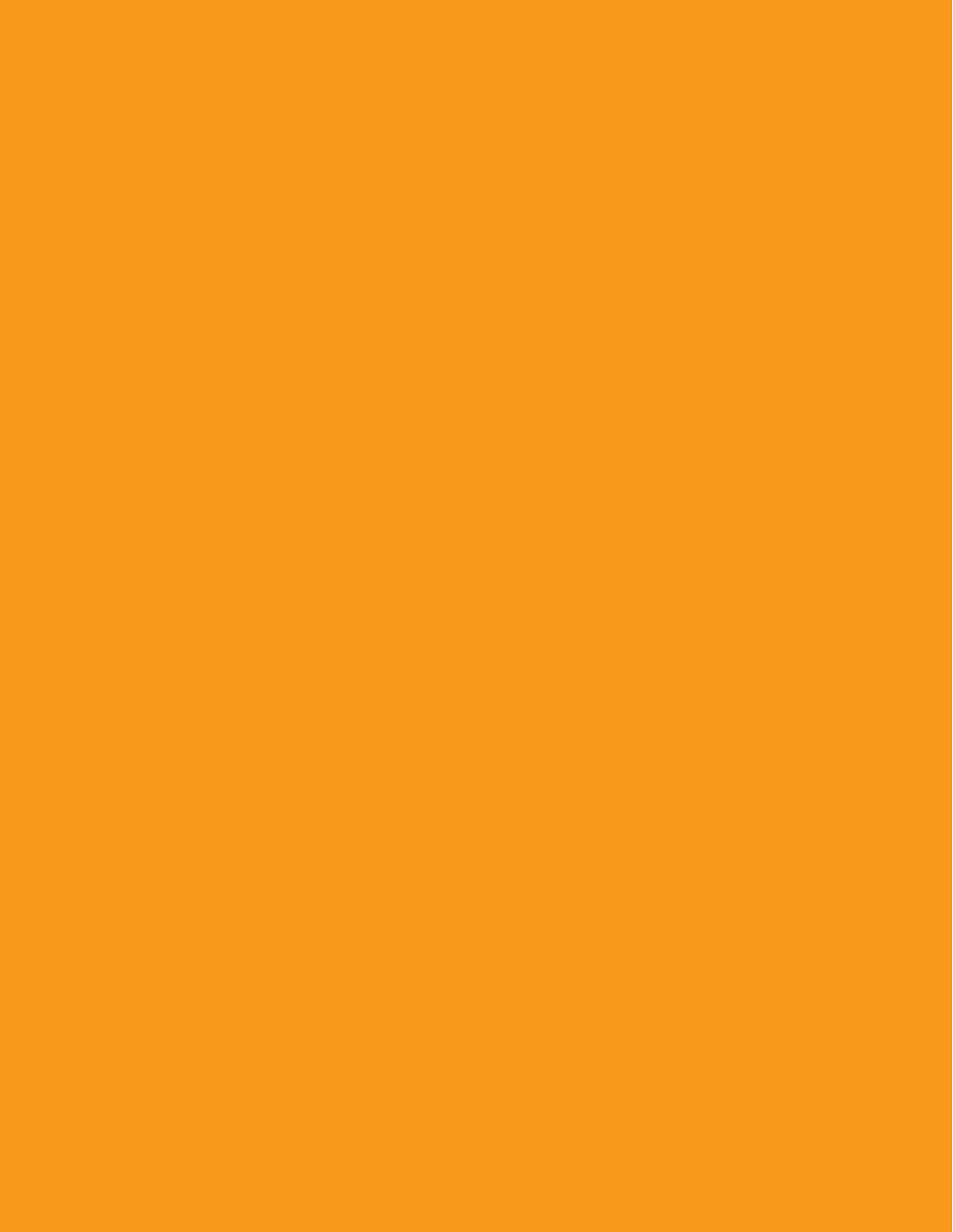# **Contents**

| In-Network and Out-of-Network Care (e.g. and example 2010) in the case of the case of the case of the contract of the Network Care (e.g. and the contract of the Network of the Network of the Network of the Network of the N |  |
|--------------------------------------------------------------------------------------------------------------------------------------------------------------------------------------------------------------------------------|--|
|                                                                                                                                                                                                                                |  |
| For Consumers Who Do Not Have Health Insurance International Algebra 2014 15                                                                                                                                                   |  |
|                                                                                                                                                                                                                                |  |
|                                                                                                                                                                                                                                |  |
|                                                                                                                                                                                                                                |  |
|                                                                                                                                                                                                                                |  |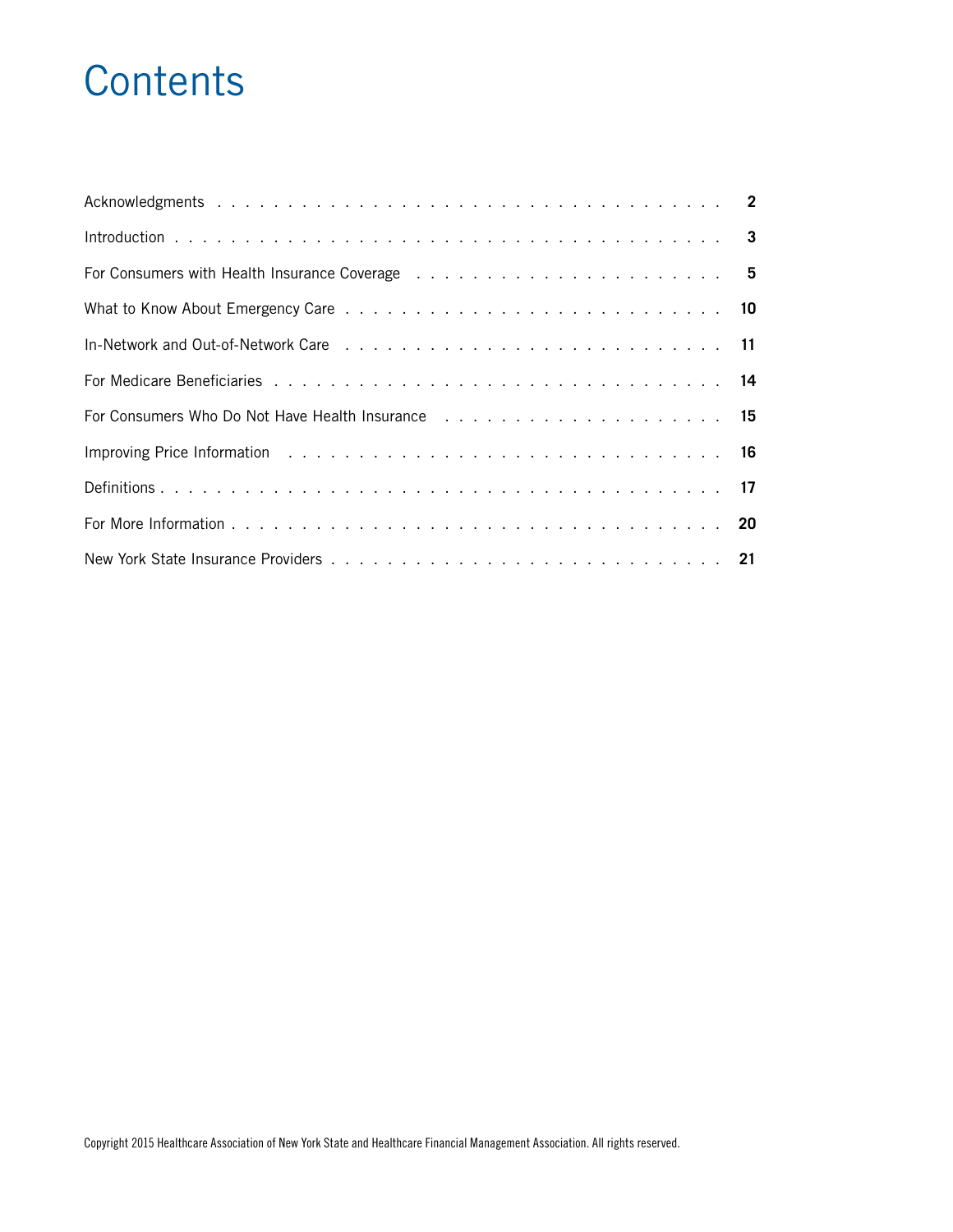# Acknowledgments

The Healthcare Association of New York State (HANYS) extends its thanks to the Healthcare Financial Management Association (HFMA) and Fair Health, Inc. for their contribution in the creation of this consumer guide.

HANYS also thanks the members of HANYS' Transparency Task Force for their insight and analysis in developing best practices and guiding principles for healthcare providers.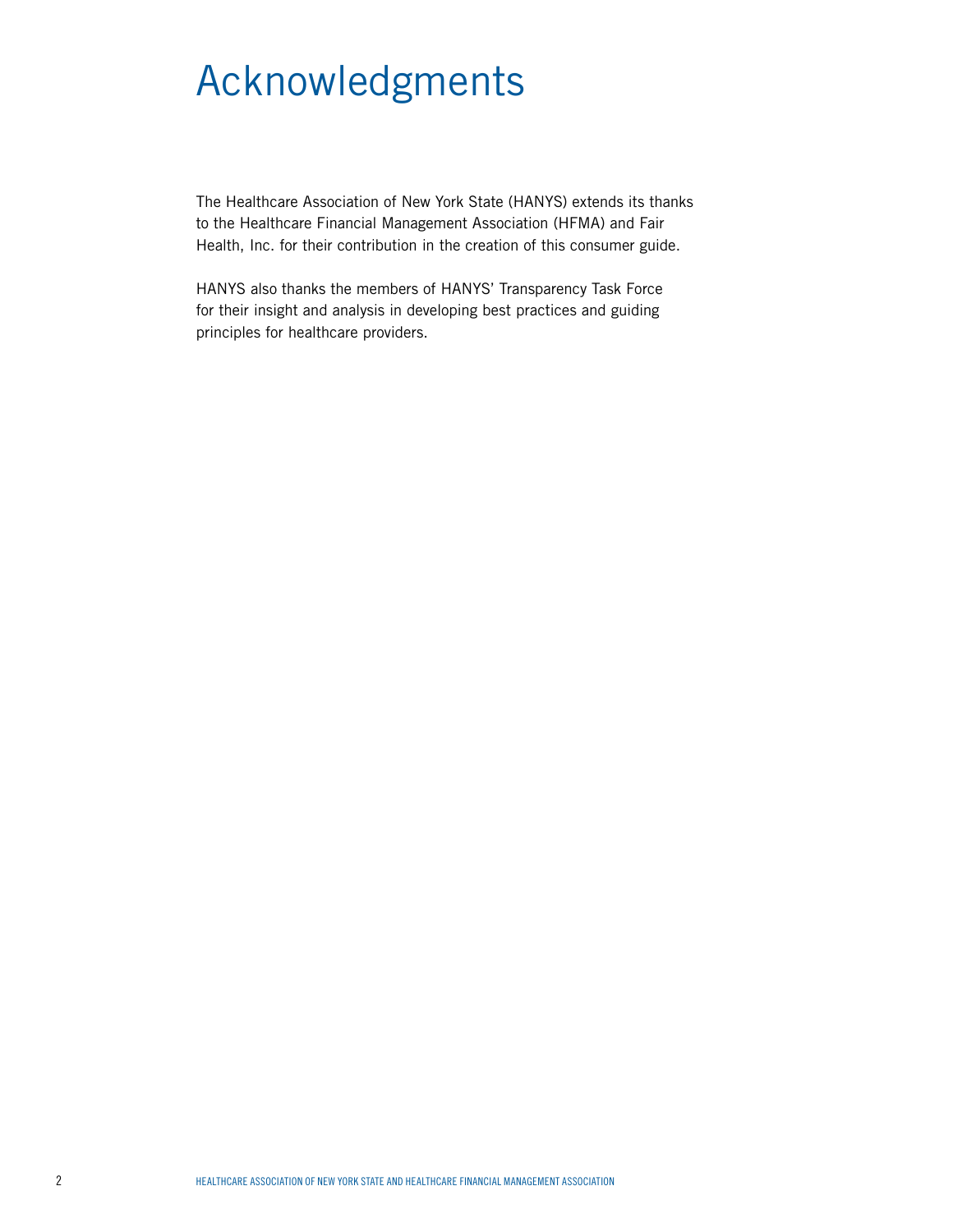# Introduction



**I** f you are like many Americans, you do not know what an emergency department visit, a diagnost procedure (CT scan or lab test), or an operation costs until a bill from a **healthcare provider** or a f you are like many Americans, you do not know what an emergency department visit, a diagnostic letter from your health insurance plan comes in the mail. We realize this uncertainty can be stressful and can make it hard to plan your personal or household finances. That is why we developed this guide. This guide can help you if:

**Words shown in red are defined on pages 17-19 of this report.**

- ▶ you want to know where to get answers to your questions about healthcare prices;
- ▶ you would like to compare prices for a particular service among providers;
- ▶ you want to better understand, plan, and manage your **out-of-pocket healthcare costs;** or
- ▶ you are covered by a **high-deductible health plan.**

**PRICE MATTERS.** From the smallest purchases, like a package of gum, to the biggest ones, like a car or a house, you typically know what things cost before you buy them. But when it comes to healthcare, knowing your cost up front is not always easy. Estimating how much it will cost to "fix" a person will never be like estimating the cost of fixing a refrigerator. It is not always possible to predict what is needed to treat an illness or restore a person's health.

But knowing the price you will be expected to pay for your care is more important today than ever. Health plans are increasingly designed to include more **cost sharing** with their members than they were years ago. One purpose of cost-sharing is to encourage people to make better healthcare choices. When consumers share the cost of their healthcare, they may be less likely to choose care that is of limited benefit to them. Hospital pricing can vary based on a number of factors, such as the percentage of patients who are privately insured; the local labor market; whether the hospital is a trauma center; and the amount of charity care, training, research, and disaster preparedness the hospital provides.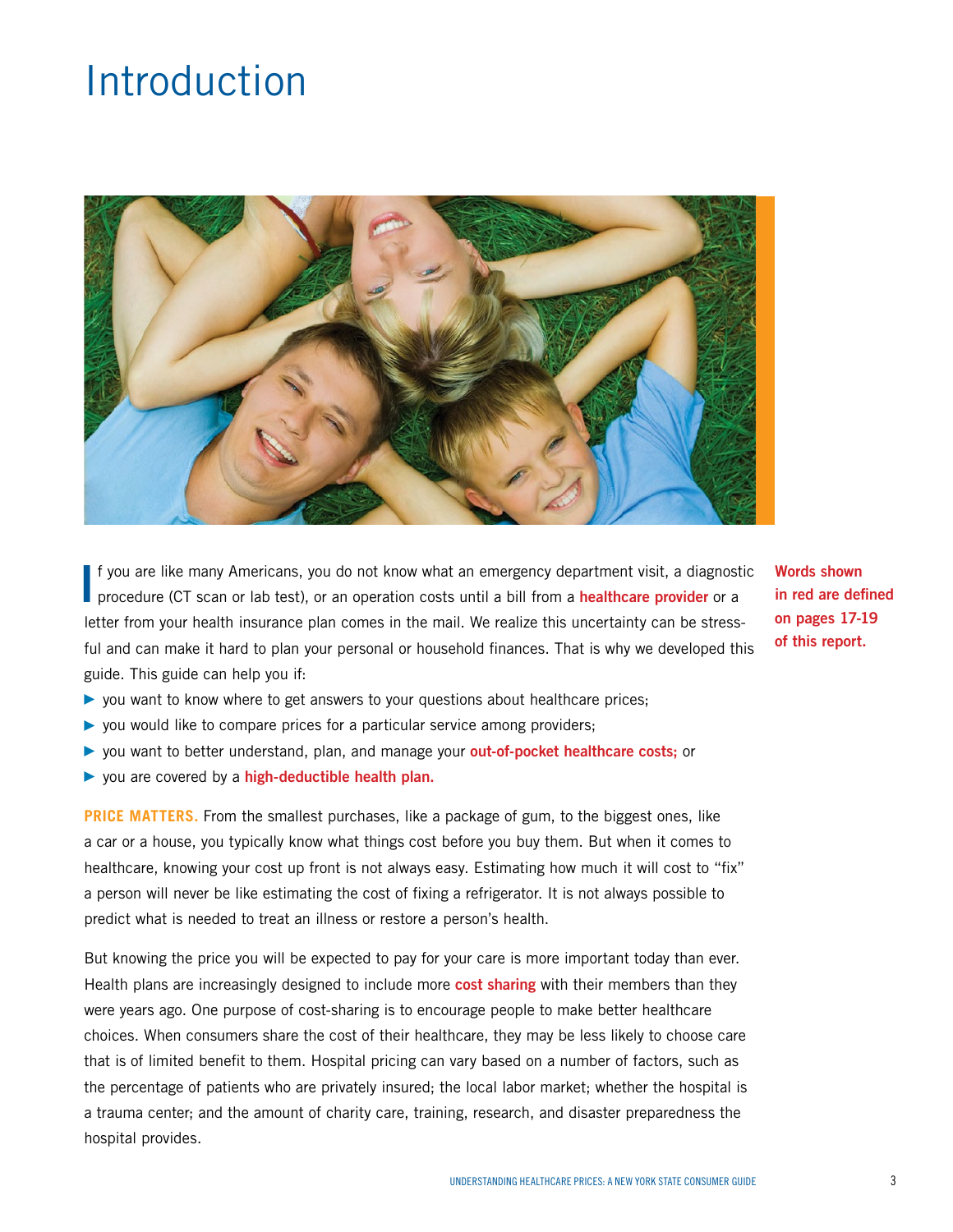**QUALITY MATTERS, TOO.** Of course, the price of healthcare is not the only consideration. Although this guide focuses on prices, learning about the quality of your healthcare is critical as well. Price does not necessarily relate to the quality of care. More expensive does not necessarily mean better care.

**PRICE IS LINKED TO INSURANCE COVERAGE.** The price you pay for a healthcare service depends on the health insurance you have for several reasons.

First, if you have insurance, you and your health plan share your healthcare costs. The specifics of your health plan coverage, including your **deductible, copayment,** and **co-insurance,** determine how much of your healthcare costs you pay and how much your health plan pays.

Second, health plans have different **networks** of doctors, hospitals, and other healthcare professionals. When you choose a doctor or hospital, you will want to know if the providers you are considering are in your health plan's network. And you will want to know how your out-of-pocket costs will be affected if you use an out-of-network provider. When you receive care from a network doctor or hospital, you typically pay a lower price. If you go out of the network, you usually have to pay a higher price. (Read more about this on page 11.) Your health plan can provide more information.

Finally, your health plan may have price information for many different providers in your network. A hospital can provide information about its own prices, but it usually does not have price information for other hospitals or the services of other providers who may be involved in your care.

It is easy to see that healthcare pricing can be complicated. What questions should you ask to get a price estimate? And who has the answers? Read on.

### **Making Informed Healthcare Choices**

**In healthcare, more is not always better. For example, sometimes it is a better choice to wait and see if a health problem, such as back pain, improves on its own or with medication. In general, if your doctor recommends surgery, consider visiting another doctor to get a second opinion and consider your alternatives.**

**Overall, it is important to work closely with your doctor to choose care that is supported by evidence showing it works for patients like you, does not repeat other tests or procedures you have already received, will not harm you, and is truly necessary. That is how** *Choosing Wisely®***, a group effort by more than 50 medical specialty societies, defines wise treatment choices. Visit www.choosingwisely.org for tools that will help you talk with your doctor and make better decisions about situations ranging from allergy testing to end-of-life care.**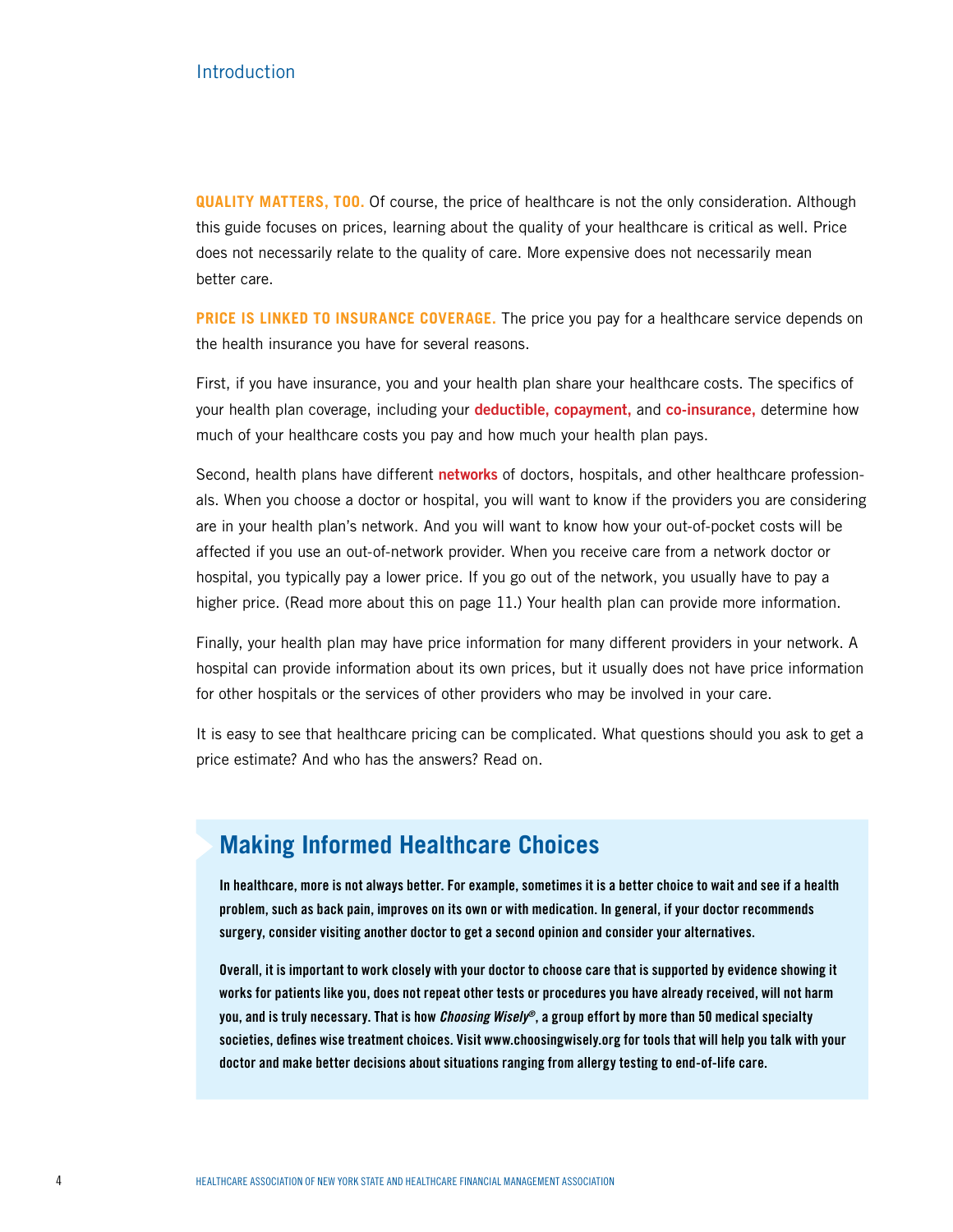## For Consumers with Health Insurance Coverage

**F** or purposes of this guide, health insurance is a category that includes everyone who is covered under a health insurance plan that is not sponsored by a government agency. Many people under age 65 get health insurance through an employer. Others buy their own insurance through the individual insurance market or the New York State of Health (also known as insurance exchange) created under the Affordable Care Act, the national healthcare reform law.

Your health insurance plan can be a resource for information about healthcare prices. This section of the guide is designed to help you work with your doctor and your health plan to get price information. While your insurance company is the best source for customized price

information based on your plan, many hospitals have dedicated units, staff, or tools that can help you estimate your cost of care.

#### **How to Get an Estimate When You Can Plan Ahead**

Situations when you can schedule healthcare services ahead of time offer the best opportunities to take financial considerations into account. For example, you can plan ahead when you choose to have **elective surgery,** such as a knee replacement. In those situations, start by asking your doctor for specific information about the care you will receive before you request an estimate.

**GET THE SPECIFICS.** When you visit the doctor, ask for the technical name of the procedure you will be having, the insurance codes, a list of tests you

### **Insurance Codes: What You Need to Know**

**Your healthcare providers and your health insurance plan use several types of codes to communicate with each other about payment. The codes are designed to make sure that billing and payment are handled the right way. To get a price estimate, you should have the following code information:**

- ▶ **ICD-9 or ICD-10 code. The International Classification of Diseases (ICD) codes identify your health condition or diagnosis. For example, 250.0 means diabetes with no complications; 493.0 is the ICD-9 code for asthma.**
- ▶ **CPT® code. Current Procedural Terminology (CPT) codes are numbers that are often used on medical bills to identify the charge for each service and procedure billed by a provider to you and/or your health insurance plan. For example, the six CPT codes 99460–99465 are for newborn care services; 99281–99288 are CPT codes for emergency department services.**
- ▶ **HCPCS code (pronounced "Hickpicks"). Medicare uses these codes in place of CPT codes. If you do not have Medicare, you do not need to know these codes.**

**Before you ask your health insurance plan for a price estimate, ask your provider to supply the code numbers that relate to the service or procedure you plan to receive. In many instances, the exact code is not known until the procedure is performed. Because thousands of codes are in use, the codes may not be available at the time of your request. Your doctor or hospital may need to follow up with you to provide this information.**

**Also, few of the online price information tools available today include price information for all of these codes. Often, online information is available only for common tests and procedures. These tools usually use hospital "charges," which are rarely the amount actually paid to the provider.**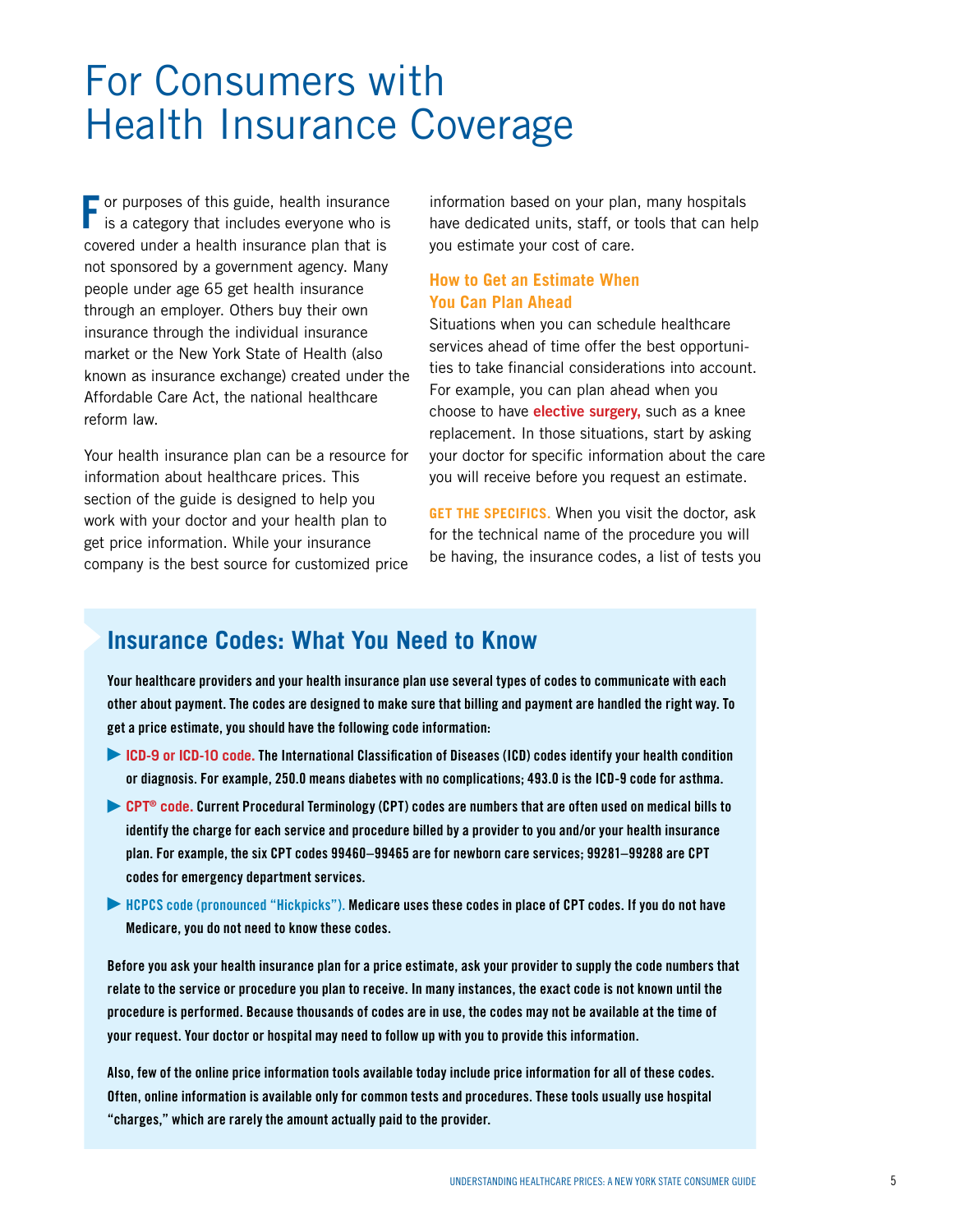### **Questions to Ask Your Doctor Before Elective Surgery**

**Imagine that your friend Mary has been diagnosed with gall stones. She has already talked with her doctor about her treatment options. Together, Mary and her doctor decide that Mary's gall bladder should be removed sometime in the next few weeks. Her doctor could perform the surgery at one of two hospitals in the area. He says they are both "good hospitals" and he will schedule the surgery as soon as he gets the go-ahead from Mary. You know that Mary is almost as worried about the effect on her budget as she is about the surgery itself. How can Mary find out what her out-of-pocket cost will be? Here are some questions Mary can ask her doctor before she contacts her health plan for an estimate.**

| <b>Question</b>                                                                                                               | <b>Likely Answers</b>                                                                                                                                                           | <b>Tips</b>                                                                                                                                                                                                                                                                                                                                                            |  |
|-------------------------------------------------------------------------------------------------------------------------------|---------------------------------------------------------------------------------------------------------------------------------------------------------------------------------|------------------------------------------------------------------------------------------------------------------------------------------------------------------------------------------------------------------------------------------------------------------------------------------------------------------------------------------------------------------------|--|
| What is the exact name<br>of the procedure?                                                                                   | Laparoscopic cholecystectomy                                                                                                                                                    | Ask the doctor to clearly print the name of the procedure. Correct spelling is<br>important and many surgery names sound similar.                                                                                                                                                                                                                                      |  |
| What ICD-9 or ICD-10 codes<br>will be used?                                                                                   | One or more codes                                                                                                                                                               | Your health plan pays healthcare providers based on these diagnosis codes,<br>which the doctor's office or hospital will provide to them. The coding system<br>will eventually be updated from ICD-9 to ICD-10, which is much more<br>detailed than ICD-9. At that time, the code numbers will change.                                                                 |  |
| What is the CPT <sup>®</sup> code<br>for this procedure?                                                                      | One or more five-digit codes                                                                                                                                                    | CPT codes are the billing codes that are used by providers—usually for<br>physician services-throughout the United States.                                                                                                                                                                                                                                             |  |
| What tests will I need before                                                                                                 | <b>Blood tests</b>                                                                                                                                                              | Ask for specifics about which blood tests will be ordered.                                                                                                                                                                                                                                                                                                             |  |
| the surgery?                                                                                                                  | Diagnostic imaging tests, such as<br>a CT scan or ultrasound                                                                                                                    | Ask the doctor if you have a choice of facilities for getting these tests done.<br>Check with your health plan before you have the test to find out where your<br>out-of-pocket cost will be lowest.                                                                                                                                                                   |  |
| Will other doctors be<br>involved in my care and bill<br>me for their services?                                               | A pathologist, a radiologist,<br>and an anesthesiologist may be<br>involved in your care.                                                                                       | Even if your surgeon and the hospital are in your health plan's network,<br>other doctors involved in your hospital care may not be. (For more<br>information, see page 11.)                                                                                                                                                                                           |  |
| <b>What kind of anesthesia</b><br>will I receive?                                                                             | General anesthesia                                                                                                                                                              | Many surgeries will involve care by an anesthesiologist and other doctors<br>who may or may not be part of your health plan's network.<br>(For more information, see page 11.)                                                                                                                                                                                         |  |
| After my surgery, will<br>I go right home from the<br>hospital?<br><b>What medications and</b><br>follow-up care will I need? | After you are discharged from the hospital,<br>you should be able to go directly home.<br>You may need to take [name of medication]<br>for [period of time] after your surgery. | Although it is unlikely after gall bladder surgery, after some operations you<br>may need care in a rehabilitation unit or skilled nursing facility for a while.<br>Or you may need home health care. Your health plan can provide information<br>about coverage and prices. (The cost of medication you take at home is<br>rarely included in price estimates.)       |  |
| What else should I know                                                                                                       | In a few cases, the minimally invasive                                                                                                                                          | You and your doctor should already have discussed this when you talked                                                                                                                                                                                                                                                                                                 |  |
| about-such as potential<br>complications-that might<br>affect the cost of the<br>procedure?                                   | gall bladder surgery has to be changed<br>to an "open" cholecystectomy, which may<br>or may not be more expensive.                                                              | about the risks and benefits of the surgery. If not, be sure to ask questions<br>about the open procedure before the day of surgery. Having a different<br>procedure (or an additional procedure) is likely to change the cost. And if<br>you need to stay overnight in the hospital for any reason, that is generally<br>more expensive than an outpatient procedure. |  |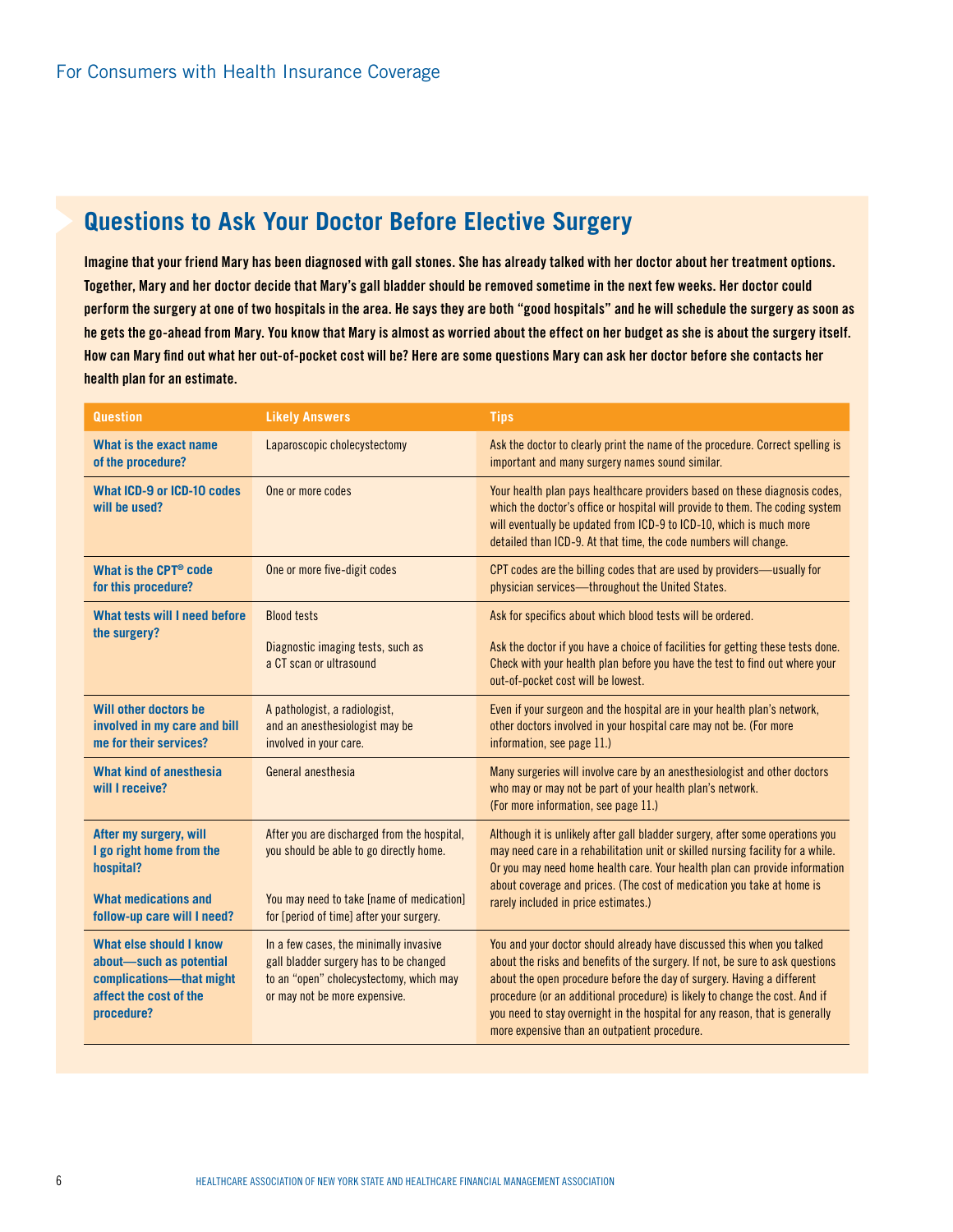may need beforehand, and information about follow-up care that is likely to be needed afterward.

For example, ask whether you are likely to need care in a rehabilitation unit or facility before you are ready to return home, or whether you will need physical therapy or occupational therapy after your surgery. Sometimes, the only followup care needed is a visit to the doctor. (See the list on page 6 for more examples of questions to ask your doctor.)

**REQUEST THE ESTIMATE.** After your doctor gives you the specifics, look to your health plan for a price estimate.

First, visit your health plan's website, as some have price information available online. Please see page 21 for information on health plans available in New York State.

If you have not created an account on the plan website, you will need to do so, as the price information health plans provide is generally available only to health plan members.

Once you are logged into the member portion of the website, look for an interactive tool designed to help members view and compare healthcare prices, taking individual cost-sharing circumstances into consideration. These tools may allow you to enter in the information you have received from your doctor and quickly find the estimated cost of common services or procedures offered by providers in your network.

If you are not sure whether your plan offers these tools or where to find them on your plan's website, some plans offer online "live chat" assistance that can help.

If the information you need is not available online, you need help finding or using the information, or you just prefer to talk with a person directly, call the health plan's customer service number, which is usually listed on the back of your insurance ID card, during the plan's business hours. Have your insurance card available when you call.

Once you receive an estimate, print or save a copy (if you get the estimate online) or ask to have a copy mailed or emailed to you. You may need to refer to it later after you receive a bill.

#### **KNOW THE LIMITATIONS OF THE ESTIMATE.**

The price estimate should include the following specific information:

- $\blacktriangleright$  The total price of your care and the portion of that price that you are expected to pay
- $\triangleright$  What is included in the estimate
- $\triangleright$  What is not included in the estimate. For example, the estimate may not include:
	- **—** Medications prescribed for your use after you leave the hospital
	- **—** Medical devices or home medical equipment
	- **—** Care at a rehabilitation facility or home health care after you leave the hospital
	- **—** Services provided by doctors, such as anesthesiologists, radiologists, and pathologists
- ▶ The **network** status of the specialist, hospital, or other providers you are considering. Choosing an out-of-network provider can result in much higher out-of-pocket cost to you. Your health plan will *not* be able to provide price estimates for care from out-ofnetwork providers beyond your copayment amounts and co-insurance percentages. (See page 11 for more information.)

In many cases, your health plan can provide separate information about the costs of care you may need after leaving the hospital, once your doctor gives you an idea of what services (such as rehabilitation care) to expect.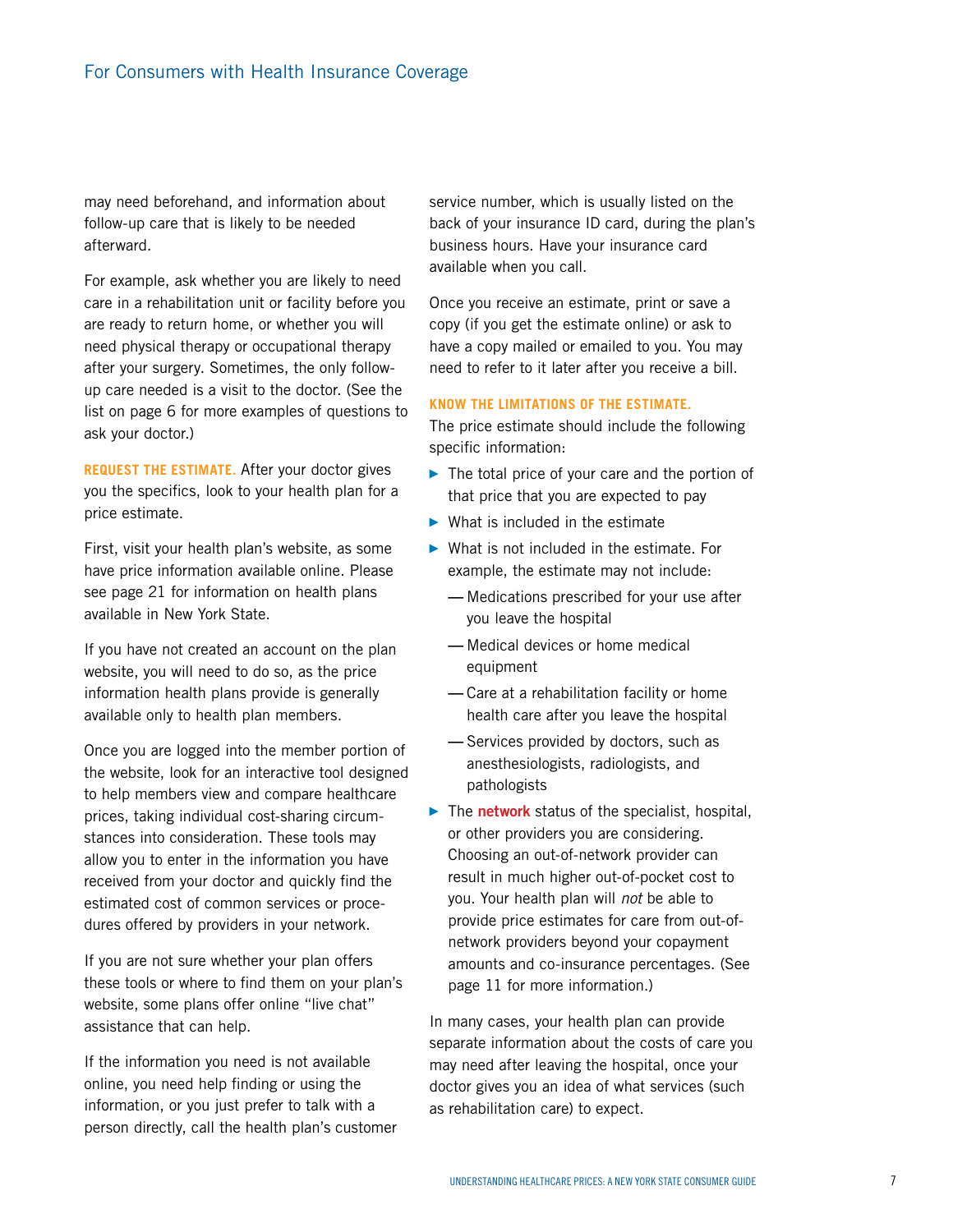#### For Consumers with Health Insurance Coverage



There is always a chance that the bill you receive will turn out to be higher than the estimate. See the sidebar on page 9 for information about your options in that situation.

**CONSIDER OTHER RESOURCES.** Your employer may be another resource for healthcare price information. Some employers make online price transparency tools or call centers available to their employees. Ask your human resources department for more information. Many hospitals also offer dedicated staff or online tools to help patients estimate costs or discuss financial aid programs.

#### **BE AWARE THAT SOME SERVICES ARE NOT COVERED.**

You are responsible for paying the full amount of any healthcare products or services that are not

covered by your health plan, such as cosmetic surgery and over-the-counter medications. To get price information for these, you should contact the provider or the retail outlet directly. In general, providers of products and services that are not typically covered by health insurance are used to working with consumers who are seeking information on pricing and payment plans.

**Noncovered services** do not count toward the annual **out-of-pocket maximum** under your health plan. However, some of these services may qualify for payment through a **flexible spending account, health savings account,** or **health reimbursement account** offered by some employers. Contact your human resources department for more information.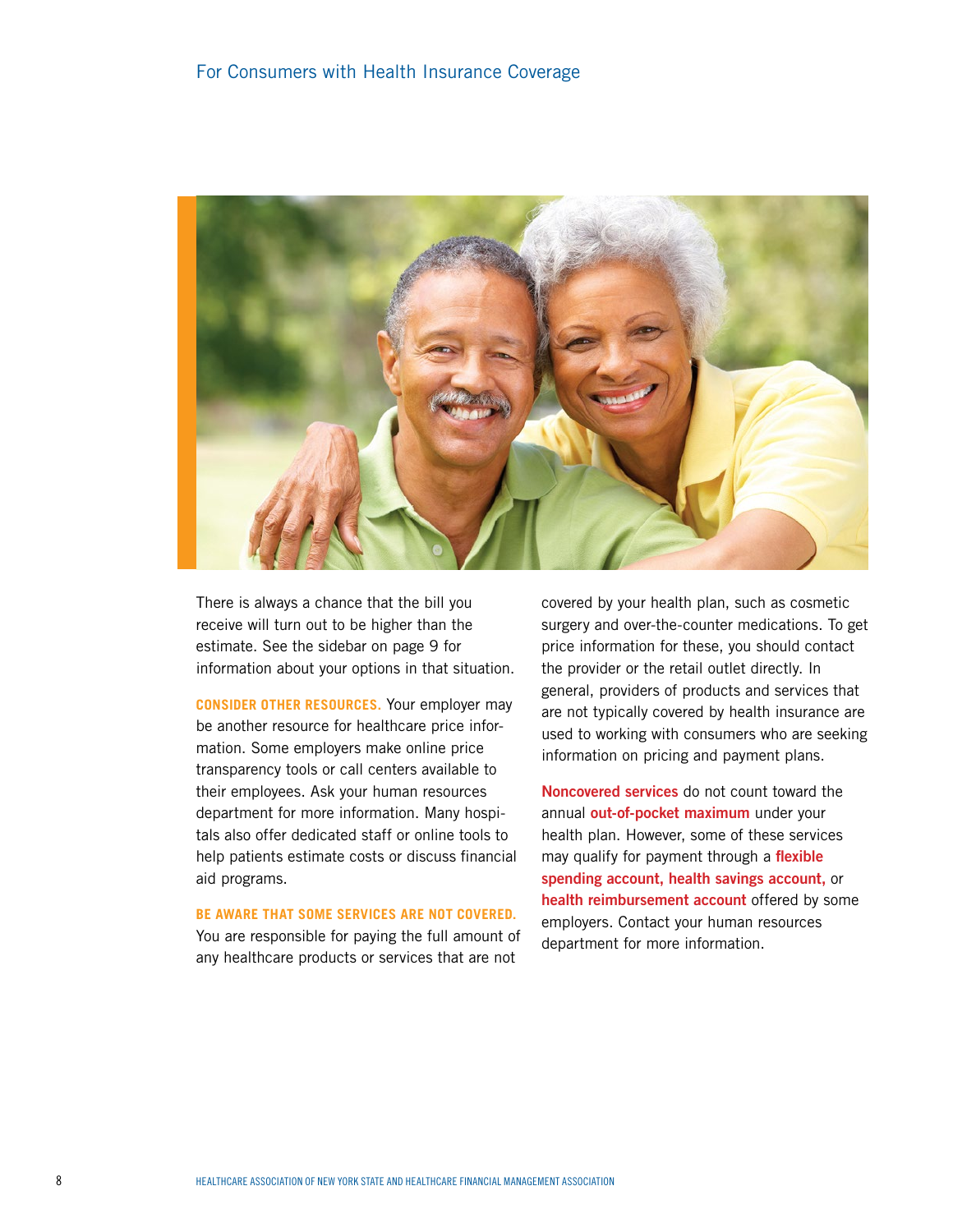### **Ask Your Health Plan About Pre-Approval**

**You may need pre-approval (sometimes called pre-authorization or prior authorization) from your health plan before you have surgery or receive certain other healthcare services. Through the pre-approval process, your health plan confirms medical necessity—in other words, that the service is appropriate for your condition.** 

**As a healthcare consumer, it is important to understand which services require pre-approval. If you receive care without first obtaining a required pre-approval, your health plan may not cover your claims. Pre-approval may be required for a variety of services, such as CT scans or MRI scans, not just for surgery. When in doubt, call your health plan to find out whether pre-approval is needed. If your health plan requires pre-approval for a particular service, that is a step you need to take whether or not you request a price estimate.**

### **What to Do When the Bill Is Higher than the Estimate**

**If you receive a bill that is higher than you expected, take a moment to compare the specifics of the estimate with those on the bill. At that point, you will be ready to call your doctor's office or the hospital's patient financial services department to get more information and find out what options are available to you. For best results, take a constructive, solution-oriented approach to the conversation and expect the other person to do the same. When you call, keep in mind that you may be asked to supply a copy of the estimate. Here are some questions to ask.**

- ▶ **Can you tell me why the bill is higher than the estimate? Maybe you had tests, procedures, or other services beyond those included in the estimate or you stayed in the hospital longer than expected.**
- ▶ **May I have a clear bill with an easy-to-understand summary of the services? Although doctors and hospitals make every effort to send clear, accurate bills, mistakes can happen. Do not hesitate to ask about any charges that you do not understand or that do not seem right.**
- ▶ **Is a payment plan available? You may request an extension of the due date or an interest-free payment plan. Or your doctor or hospital may suggest a payment plan offered by an independent company, such as a bank, credit union, or credit card company. Be sure you understand all of the terms and conditions before you enter into any credit agreement, and ask for written documentation.**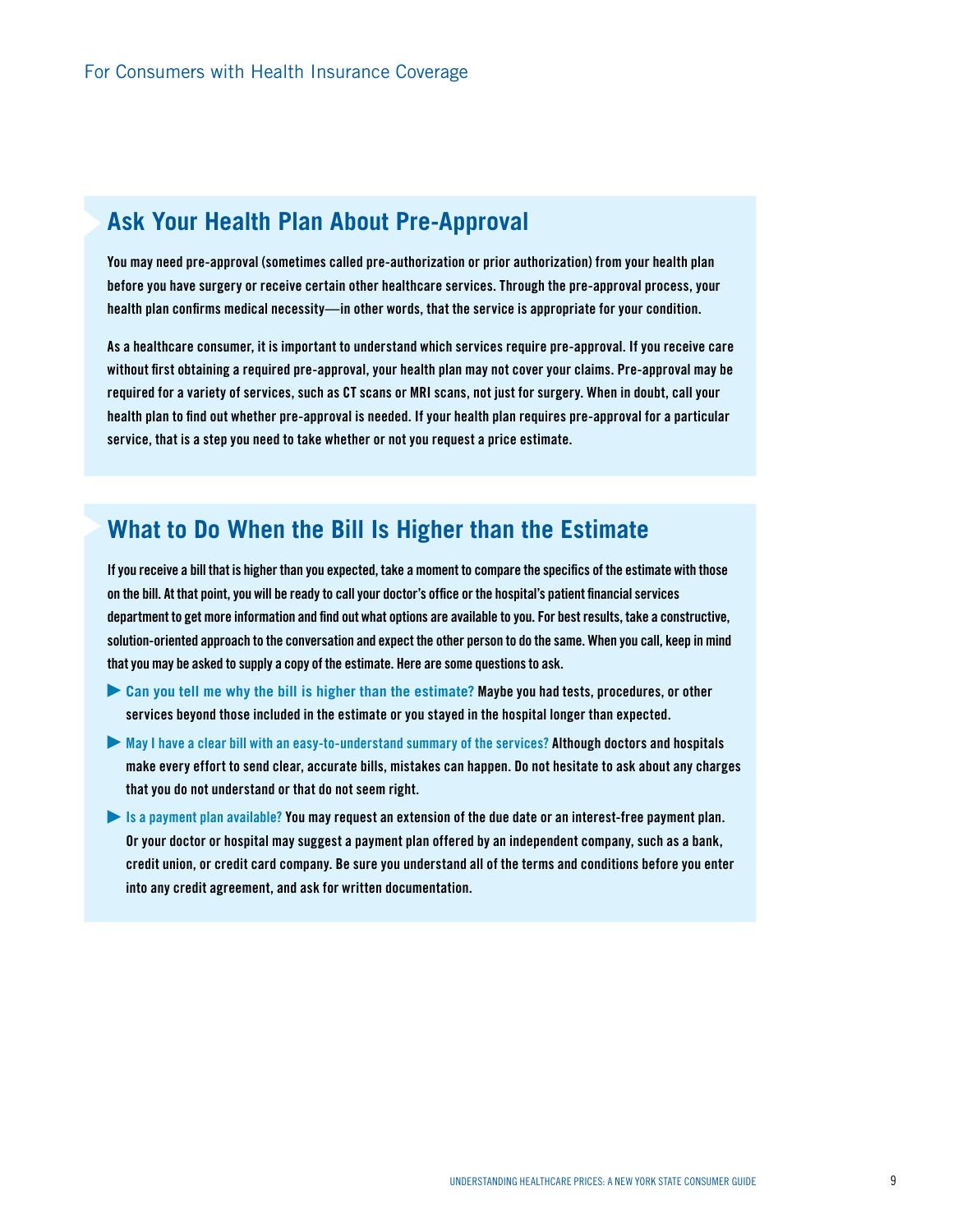# What to Know About Emergency Care

In a medical emergency, life-saving care always comes<br>before payment and insurance considerations, including n a medical emergency, life-saving care always comes any unpaid hospital bills for previous care.

**Your Right to Receive Care:** A federal law known as EMTALA (the Emergency Medical Treatment and Labor Act) gives everyone the right to be treated for an emergency medical condition, regardless of their ability to pay. This law helps protect patients who are uninsured as well as those who have Medicare, Medicaid, or private insurance. New York State law provides the same protection and access to emergency services as EMTALA.

YOUR PAYMENT RESPONSIBILITIES: It is important to realize that having the right to emergency care does not mean the care is free. A hospital's regular policies about prices, billing, payment, and eligibility for financial assistance still apply. Those financial discussions take place after you have been screened and stabilized in the emergency department (ED). Often a financial counselor can talk with you or your representative (such as a family member) as you are getting ready to leave the ED.

**Out-of-Network Charges in the ED:** Under the Affordable Care Act and New York State law, health plans cannot require higher copayments or co-insurance for out-ofnetwork ED services provided in a hospital ED or require you get prior approval or authorization before seeking ED services from a provider or hospital outside your plan's network.

**Balance Billing:** New York State recently passed a consumer protection law aimed at addressing **balance billing** for emergency services. Under certain circumstances, you may be protected from receiving a bill for the difference between the amount billed by the provider for out-ofnetwork ED services and the amount paid by your plan.

#### **Plans regulated by New York State\* Before April 1, 2015**

#### **For those enrolled in a health maintenance organization**

**(HMO):** If you visit an ED that is not in your HMO network, the plan is required to make sure you are not responsible for paying any amount in excess of your in-network cost share. The hospital may send you a balance bill because

there is no agreement about payment between the hospital and your plan. You should ask your HMO what process you should follow if you receive a balance bill, so you will be prepared for an emergency.

**For those enrolled in a preferred provider organization (PPO) or exclusive provider organization (EPO):** If you visit an ED that is not in your network, although the health plan cannot require higher copayments or co-insurance, you may be responsible for the difference between the amount billed by the provider for out-of-network ED services and the amount paid by your health plan.

#### **After April 1, 2015**

**For those enrolled in an HMO, PPO, or EPO:** If you visit an ED that is not in your network, the plan is required to make sure you are not responsible for paying any amount in excess of your in-network cost share. The hospital may send you a balance bill because there is no agreement about payment between the hospital and the health plan, but your health plan is responsible for ensuring you are not responsible for the balance. You should ask your insurer what process you should follow if you receive a balance bill.

#### **Plans not regulated by New York State (also known as ERISA-preempted plans)**

If you visit an ED that is not in your plan's network, although the health plan cannot require higher copayments or co-insurance, you may be responsible for the difference between the amount billed by the provider for out-ofnetwork ED services (which could be considered "list price") and the amount paid by your health plans. Why? Because there is not an established rate that has been agreed upon by the provider and the health plan for the services, and therefore payment by the health plan to the provider may not be agreeable to the provider. This is sometimes referred to as **balance billing.** Ask your health plan about your coverage for out-of-network emergency care before you need it, so you will be prepared for an emergency.

**\*If you are unsure if your plan is regulated by the state, you can contact the New York State Department of Financial Services.**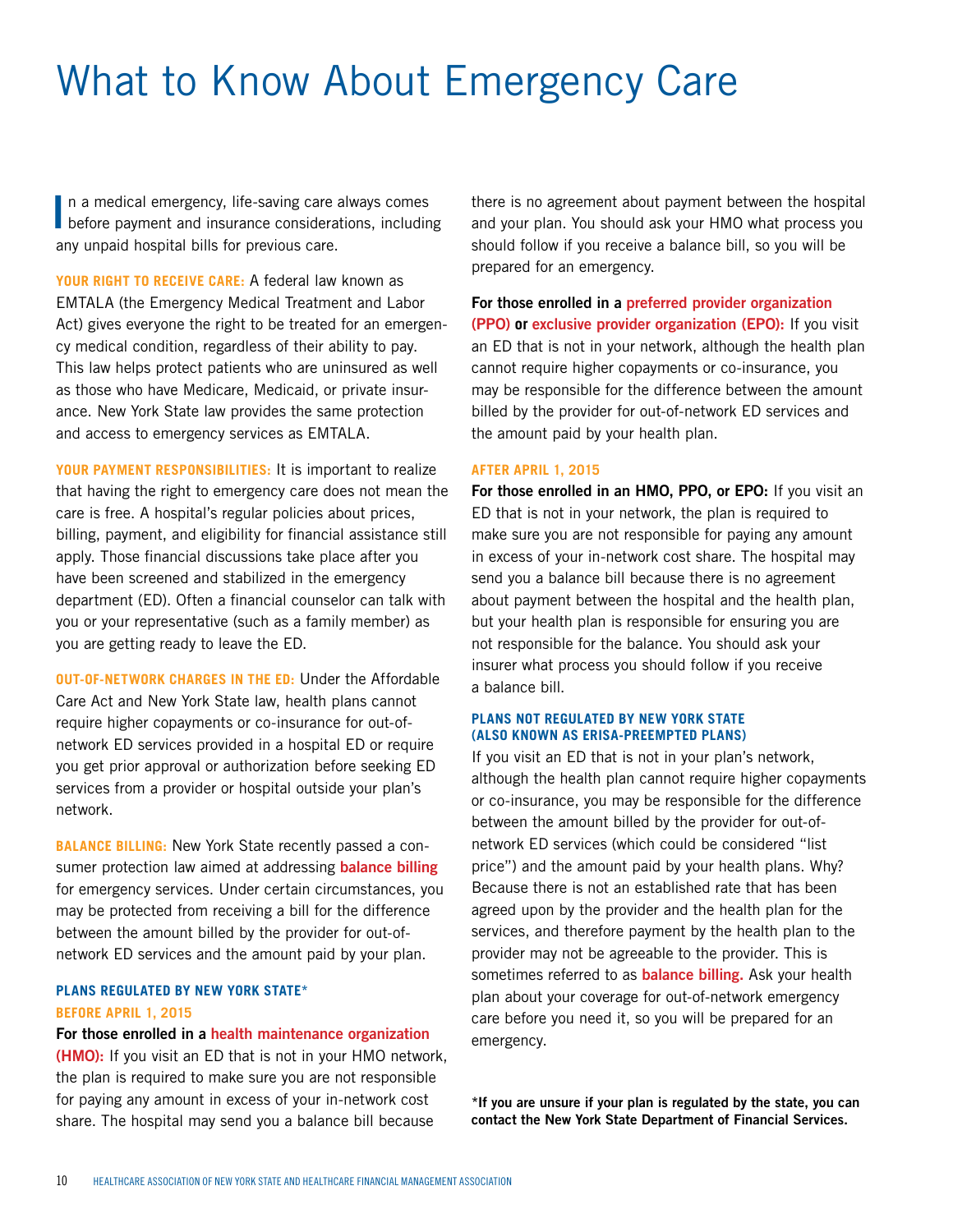## In-Network and Out-of-Network Care

#### **Know Before You Go**

You have probably seen the terms "in-network" and "out-of-network" on your insurer's website and in your plan description. But what do these terms mean? How do they affect how much you have to pay for your care?

Your plan contracts with a wide range of doctors, as well as specialists, hospitals, labs, radiology facilities, and pharmacies. These are the providers in your "network." Each of these providers has agreed to accept your plan's **contracted rate** as payment in full for services.

That contracted rate includes both your insurer's share of the cost and your share. Your share may be in the form of a copayment, deductible, or co-insurance. For instance, your insurer's contracted rate for a primary care visit might be \$120. If you have a \$20 copayment for primary care visits, you will pay \$20 when you see a doctor in your network. Your insurer will pick up the remaining \$100.

If you go outside of your network, it is a different story. Providers outside your network have not agreed to any set rate with your insurer. Some plans do not cover out-of-network care at all, while others may require higher copayments, deductibles, and co-insurance for out-of-network care. If you normally have to pay 20% of the cost of the service in-network, you may have to pay 30% out-of-network. Often, you will have to pay that plus any difference between your insurer's allowed amount and what the provider charges.

In an HMO, you generally have to pay the full cost of any out-of-network care, except for emergency services and for non-emergency services referred or authorized by the HMO.

In a PPO, POS, or EPO, if out-of-network care is covered, you will usually have to pay:

- $\triangleright$  A higher deductible than in-network or a higher copayment
- $\triangleright$  Plus a higher percentage co-insurance, which is a percentage of the allowed amount
- ▶ Plus, the full difference between the allowed amount and your provider's actual rate, which could be much higher

These costs can add up quickly, even for routine care. If you have a serious illness, it can cost substantially more. When you need care, it is important to find out if all of your providers are in your plan's network.

### **New York State's "Out-of-Network" Law**

**The New York State "Out-of-Network" or "Surprise Bill" Law goes into effect on March 31, 2015 following years of debate over the adequacy of out-of-network reimbursement and the dismay caused by balance bills received by patients. The major provisions of the law provide additional consumer protections when a patient goes out of network for necessary medical services. Specifically, the law:**

- ▶ **holds patients harmless for any dollar amount owed beyond the in-network cost share for emergency services and surprise bills;**
- **Exercise Serve** disclosure requirements for **hospitals, physicians, and health plans when patients seek out-of-network services;**
- ▶ **creates an independent dispute resolution process for patients, plans, and physicians who disagree about out-of-network reimbursement for emergency and surprise bills; and**
- ▶ **bolsters network adequacy requirements and the state's authority to enforce adequacy standards.**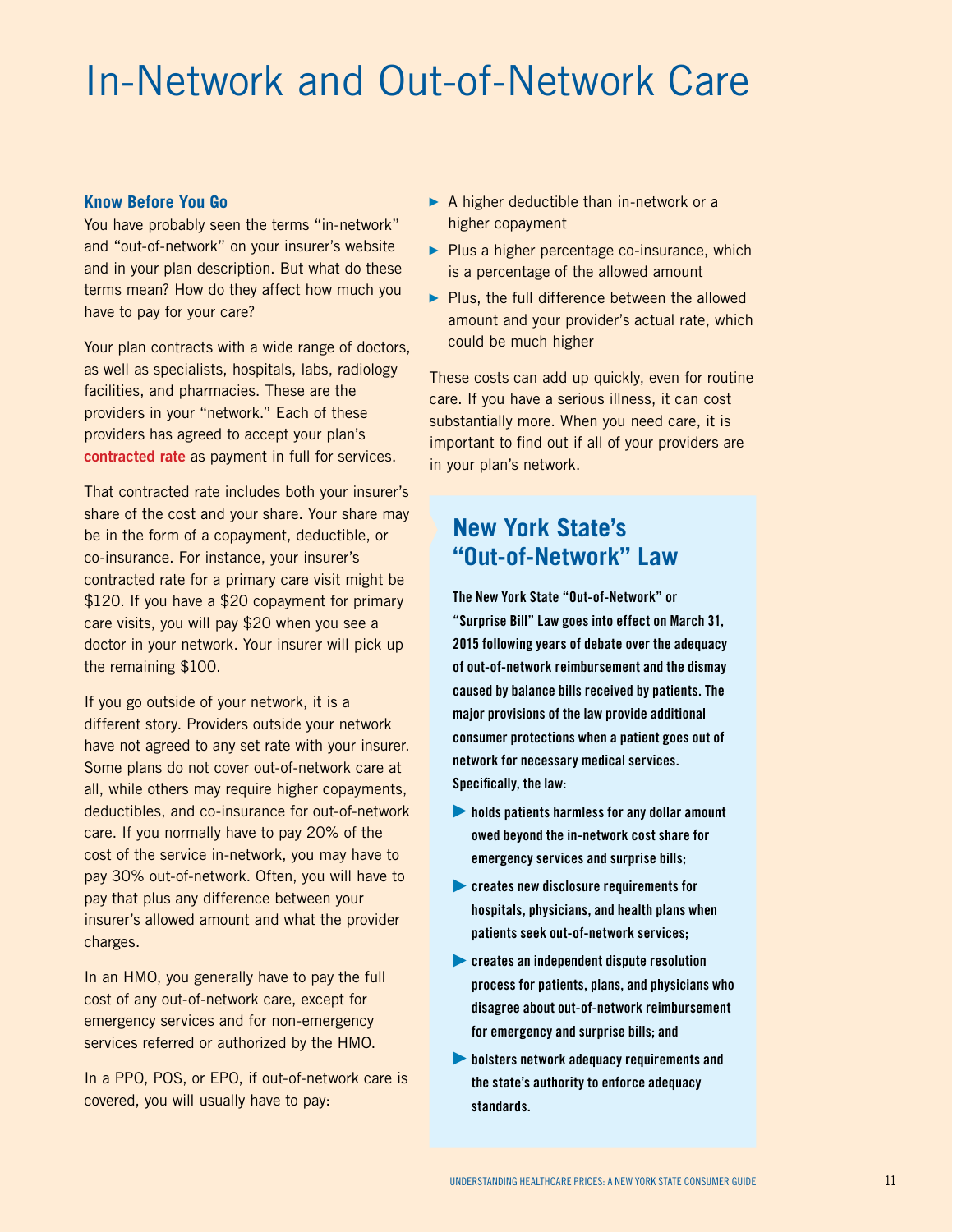#### **In-Network and Out-of-Network Costs in Action: An Example**

First, let's look at in-network costs. If you visit a provider who usually charges \$1,000 for a service. But that provider is in your plan's network. That means they have agreed to accept your insurer's contracted rate—for example, \$500—rather than the amount they normally charge. How much will you have to pay?

#### In-Network Costs for Different Types of Health Plans

|                                | <b>HMO In-Network</b> | <b>POS In-Network</b> | <b>PPO In-Network</b>     |
|--------------------------------|-----------------------|-----------------------|---------------------------|
| Provider's Usual Charge        | \$1.000               | \$1,000               | \$1.000                   |
| Your Plan's Contracted Rate    | \$500                 | \$500                 | \$500                     |
| <b>Your Cost Sharing</b>       | \$10 copayment        | \$10 copayment        | 20% co-insurance          |
| Your Plan Pays to the Provider | $$490 ($500 - $10)$   | $$490 ($500 - $10)$   | $$500 \times 80\% = $400$ |
| You Pay to the Provider        | \$10                  | \$10                  | $$500 \times 20\% = $100$ |

Now, let's say you visit a provider outside your network for the same service. The provider still charges \$1,000—and this time, they do not have any agreement with your insurer to accept a lower rate. In this case, your insurer will base their share of the cost on the allowed amount for that service. This is the most money that they consider to be a fair and reasonable cost, based on what other providers in the area charge. It is not necessarily the same as your plan's contracted rate. In this case, let's say the allowed amount is \$800. So, what does that mean for you?

#### Out-of-Network Costs for Different Types of Health Plans

|                                   | <b>HMO Out-of-Network</b> | <b>POS Out-of-Network</b>                                                                                      | <b>PPO Out-of-Network</b>                                                                                      |
|-----------------------------------|---------------------------|----------------------------------------------------------------------------------------------------------------|----------------------------------------------------------------------------------------------------------------|
| Provider's Charge                 | \$1.000                   | \$1.000                                                                                                        | \$1.000                                                                                                        |
| <b>Your Plan's Allowed Amount</b> | \$0                       | \$800                                                                                                          | \$800                                                                                                          |
| <b>Your Cost Sharing</b>          | 100%                      | 30% of the allowed amount<br><i>plus</i> the difference between<br>the allowed amount and<br>provider's charge | 30% of the allowed amount<br><i>plus</i> the difference between<br>the allowed amount and<br>provider's charge |
| Your Plan Pays the Provider       | \$0                       | 70% of $$800 = $560$                                                                                           | 70% of $$800 = $560$                                                                                           |
| You Pay to the Provider           | $$1,000(100\%)$           | $30\%$ of \$800 = \$240<br>plus<br>$$1.000 - $800 = $200$                                                      | $30\%$ of $$800 = $240$<br>plus<br>$$1.000 - $800 = $200$                                                      |
| Your Total Cost                   | \$1,000                   | \$440                                                                                                          | \$440                                                                                                          |

Going out-of-network for this sample service could cost you hundreds of dollars more.

Your plan's actual provisions may be different from those we have used in the examples. Check your plan booklet, your insurer's website, or call your insurer so you can be sure you understand how *your* plan works.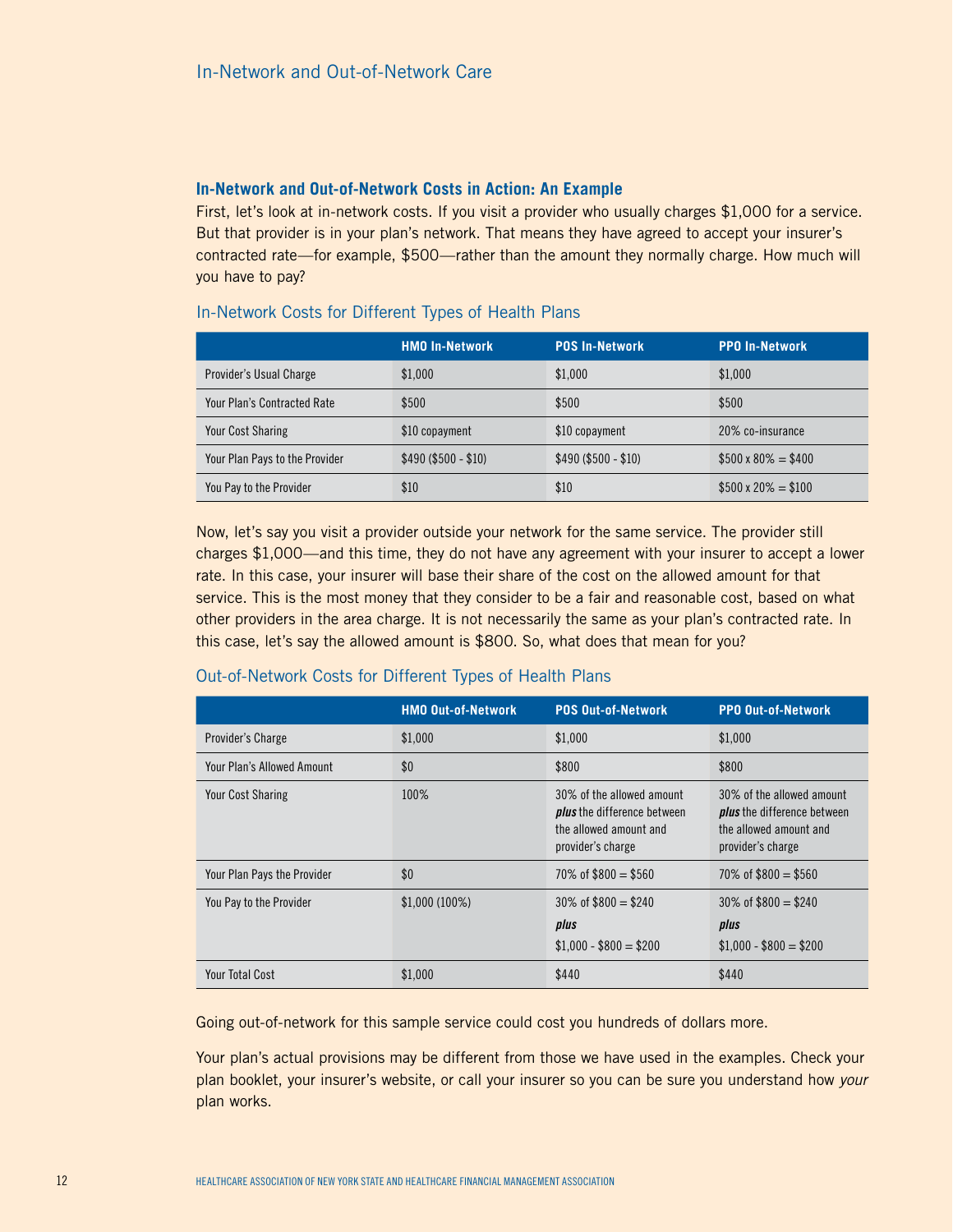#### **Why Go Out of Network?**

Why would you go out of network? There are some very good reasons. If you or a loved one is facing a serious illness, you may want more options than are available in your network. Sometimes that means using a hospital that does not participate in your plan, or a specialist who is not a part of your network.

Also, patients often go out-of-network without intending to do so. There are two common reasons:

▶ **Your primary care physician refers you to a specialist who is not in your network.** 

Do not assume that your primary care physician knows the details of your plan. If you need a referral, remind your doctor what insurance coverage you have, and ask him or her to refer you to a specialist in that plan. When you call to make an appointment with that provider, ask the office staff to confirm that the doctor is in your network.

You can also call your insurer or visit their website to find a doctor in your network. Make sure you are choosing from the provider directory for your type of plan (many insurers offer HMO, PPO, and POS options which may have different networks).

#### ▶ **You receive care at an in-network hospital—and then get a bill.**

While your hospital may participate in your health plan, some providers at that hospital, like anesthesiologists or radiologists, might not. If you have a serious illness, many providers will be involved in your treatment. Inpatient surgery will require a surgeon, an operating room, anesthesia, medication, the hospital room and board, and more. All of these will have separate charges, and all will contract separately with insurers. Before you schedule a service or procedure, ask if all the providers who will be treating you at the hospital are in your network.

#### **What About Emergencies?**

What happens if you suffer a heart attack? Waiting to get care in an emergency is dangerous and can even be life-threatening. Plans are required to cover some portion of emergency care no matter where you are, even out of

their network area. Once your condition is stable, you will generally be moved to an in-network provider for follow-up care.

As mentioned previously, health plans cannot require higher copayments or co-insurance for out-of-network ED services provided in a hospital ED or require you get prior approval or authorization before seeking ED services from a provider or hospital outside your plan's network.

But remember, that only applies to real emergencies. You should never go to the emergency room for routine care that you could receive in a doctor's office or clinic. Emergency department visits cost more than regular doctor's visits, and insurers often will not pay the same amount to the provider if it is not a true emergency. That means you will be left with a higher bill. Plus, you will get more personalized care from your own doctor. If you are not sure what constitutes an emergency, or what emergency costs are covered, ask your insurer.

#### **Your Action Plan: Do Not Get Surprised by the Bill**

There are times when going outside your network for care is simply unavoidable. But, the choice should be up to you, and you should make that choice an informed one. Follow these tips to help manage your costs:

- ▶ Ask your provider to refer you in-network first unless there is a specific reason why you want to go out of network.
- $\triangleright$  Before scheduling an appointment with a new provider, ask if they participate in your plan (and your network through that insurer—PPO, POS, or HMO).
- ▶ If you are having a complex procedure, like surgery, ask your doctor if all your providers participate, from the hospital to the lab to the anesthesiologist. Your doctor may be able to change your care to in-network providers for these services.
- ▶ If you choose to go out-of-network, ask the provider's staff how much he or she will charge before your visit. Then, talk to your health plan to find out how much of the cost your plan will cover.

Most importantly—remember that you are your own best advocate. Speaking up and asking questions up front will help you avoid being surprised at what you may owe.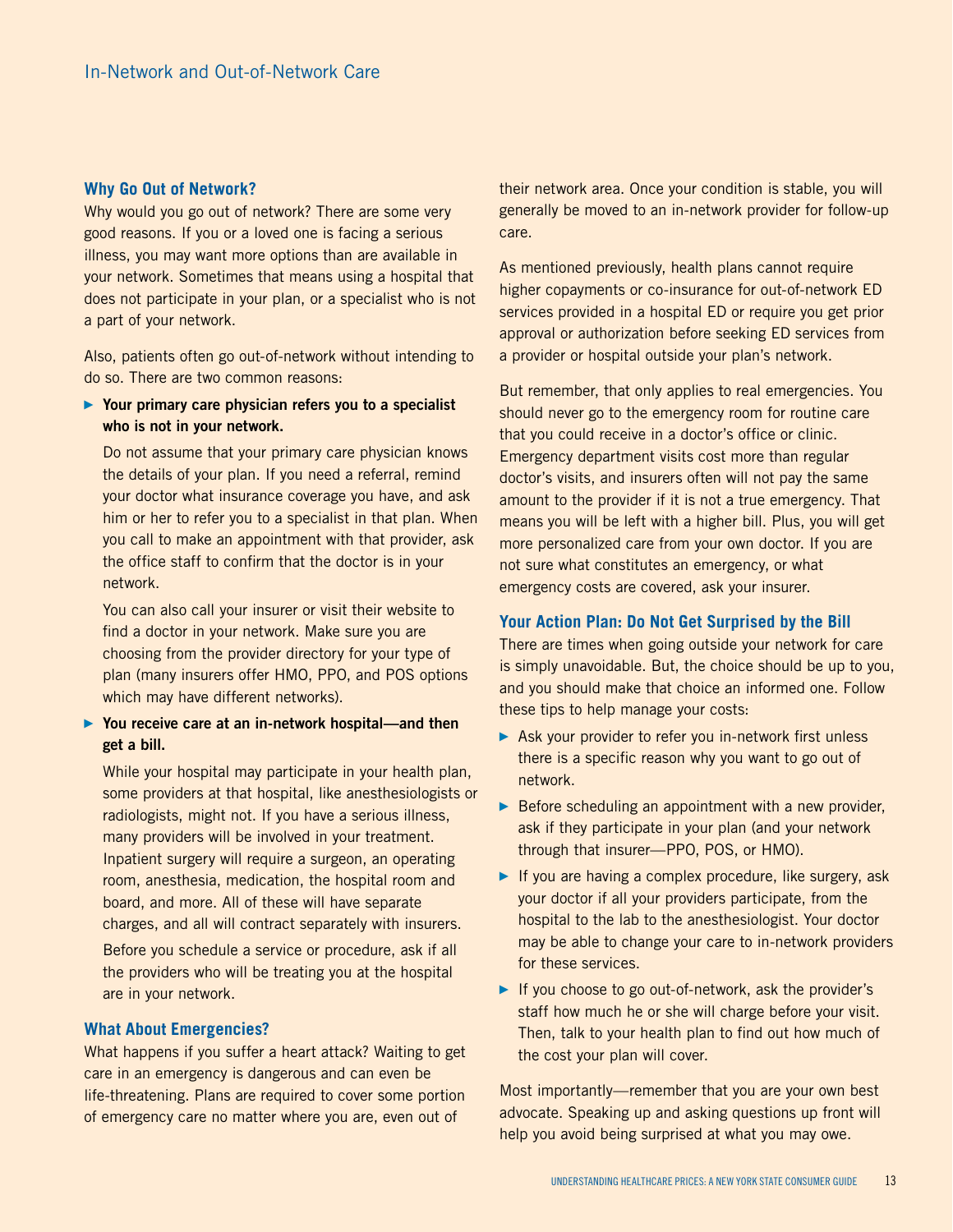# For Medicare Beneficiaries

**T** raditional Medicare includes Part A for hospital<br>
insurance and Part B for medical insurance—wi insurance and Part B for medical insurance—with supplemental coverage available through Medigap. Instead of traditional Medicare, some people choose coverage under Part C, Medicare Advantage, which is coverage offered by private plans (typically HMOs and PPOs) and must include the same level of coverage included in traditional Medicare. (Prescription medication coverage is available through Medicare Part D.)

If you are covered by a traditional Medicare plan, you pay a percentage of Medicare-approved amounts for many healthcare services. You are also responsible for deductibles and payments for prescription medications, medical devices, and supplies. According to New York State regulations, hospitals will notify you if you are under observation status, which impacts your coverage for a nursing home stay—you must be admitted to the hospital for three consecutive days in order to be eligible.

Medicare has a website designed to help consumers get information about how hospitals compare in terms of quality (www.medicare.gov/hospitalcompare). But the prices Medicare pays to doctors and hospitals—which affect the prices consumers will be responsible for paying—are not easy for consumers to navigate. Medicare does not pay the same amount to all doctors and hospitals in the country—it pays different amounts based on the costs in a local area.

**LEARN ABOUT YOUR MEDICARE COVERAGE.** There are several ways to access information about Medicare coverage, benefits, and prices.

- ▶ **Go online or call Medicare.** Visit the Medicare website at www.mymedicare.gov or call 800-MEDICARE or (800) 633-4227 and talk to a customer service representative. Those who use a special device for the hearing or speech-impaired (TTY) should call (877) 486-2048.
- ▶ **Read the Medicare & You Handbook.** This handbook is published every year by the government's Medicare agency. It is available online at www.medicare.gov/ medicare-and-you. If you prefer to receive a paper handbook, you may request one by calling 800-MEDICARE or (800) 633-4227.
- ▶ **Use New York's Medicare counseling service.** Check out the information provided by New York's State Health Insurance Assistance Program (SHIP). SHIP is a free health benefits counseling service for Medicare beneficiaries and their families or caregivers. It is funded by federal agencies and is not affiliated with the insurance industry. For more information on the state's SHIP, please call (800) 701-0501 or visit www.aging.ny.gov/HealthBenefits.
- ▶ **View your doctor and hospital as information resources.** Call your doctor's office or a hospital's patient financial services department. They can provide an estimate of your out-of-pocket costs for many common services and procedures, with specific information about:
	- **—** What is included in the estimate
	- **—** What is not included in the estimate (such as medications prescribed for your use after you leave the hospital, medical devices or home medical equipment, and care at a rehabilitation facility or home health care after you leave the hospital)

Your doctor or hospital also may be able to provide contact information for companies or suppliers that provide items or services that are not included in the estimate, so you can contact those companies or suppliers for price information.

**VIEW YOUR MEDIGAP PLAN AS A RESOURCE.** Some people have a health insurance policy designed to go along with traditional Medicare coverage. These policies are known as supplemental or Medigap policies. Medigap policies can help pay your share (co-insurance, copayments, or deductibles) of the costs of Medicare-covered services. Some Medigap policies also cover certain items that Medicare does not cover. If you have a Medigap policy, your Medigap plan is the best source of price and cost information for you.

#### **VIEW YOUR MEDICARE ADVANTAGE PLAN AS A RESOURCE.**

If you have coverage through Medicare Advantage, which is provided by nongovernment insurance companies approved by Medicare, contact your Medicare Advantage plan for information about prices. (If you have Medicare Advantage coverage, you do not need and are not eligible for a Medigap policy.)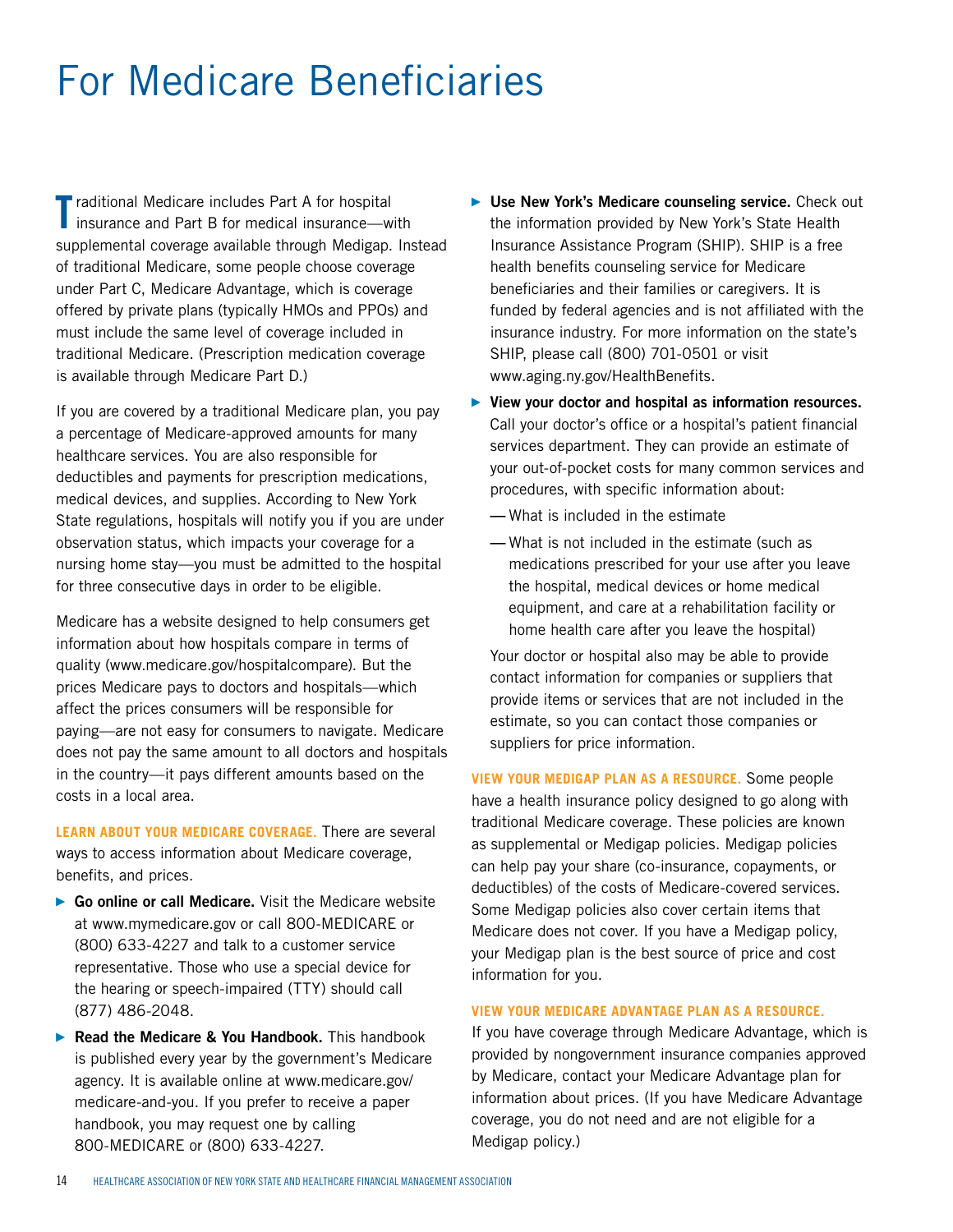### For Consumers Who Do Not Have Health Insurance

**I** f you do not have health insurance coverage learn about your insurance options and find f you do not have health insurance coverage, out if you are eligible for financial assistance. If it is not an emergency, request a price estimate before care.

#### **LEARN ABOUT YOUR INSURANCE OPTIONS.**

Starting in 2014, millions of Americans became eligible for health insurance through the Insurance Marketplace created by the **Affordable Care Act.** In New York, consumers may enroll through the New York State of Health. Depending on your individual and household income, you may qualify for private health insurance or for coverage under Medicaid, or your children may qualify for coverage under New York's Child Health Plus. Both programs cover millions of families with limited income. For more information, see the sidebar or visit www.nystateofhealth.ny.gov. Also, your hospital can help you find out if you qualify for any of these programs and guide you through the application process.

#### **FIND OUT IF YOU ARE ELIGIBLE FOR FINANCIAL**

**ASSISTANCE.** You may apply for financial assistance provided directly by a hospital for hospital care, based on the hospital's eligibility criteria for free or discounted care. New York's hospitals have always provided financial assistance for patients with limited means. New York's Financial Assistance Law ensures hospitals provide free or discounted care for uninsured families with incomes below 300% of the federal poverty level, or \$71,550 for a family of four.

**REQUEST A PRICE ESTIMATE.** In addition to helping you determine your eligibility for health insurance and financial assistance, the financial representative can provide an estimate of your out-of-pocket costs for many common services and procedures, with specific information about what is included in the estimate, and what is

### **Where to Buy Health Insurance**

**The New York State of Health, also called the Health Insurance Exchange, is a new way to find quality health insurance coverage. It can help if you do not have coverage now or if you have it but want to look at other options.**

**When you use the Exchange, you will provide some information about your household size and income to find out if you can get a subsidy to help you pay your monthly premiums for private insurance plans. You will learn if you qualify for assistance with out-of-pocket costs. And you will see all the health plans available in your area so you can compare them side-by-side and pick the plan that is right for you. The Exchange will also tell you if you qualify for free or low-cost coverage available through Medicaid or the Children's Health Insurance Program. Most Americans are eligible to use the Marketplace.**

**Open enrollment typically begins in October and ends in February each year. But if you had a change in family status (for example, marriage or the birth of a child) or you lost other health insurance coverage, you may qualify to apply soon after such a "qualifying event" occurs. For more information, visit nystateofhealth.ny.gov or call (855) 355-5777.**

not—which may include medications prescribed for your use after you leave the hospital, medical devices or home medical equipment, and other providers' services that may be involved in your care, such as a rehabilitation facility or home healthcare after you leave the hospital, and possible unforeseen complications.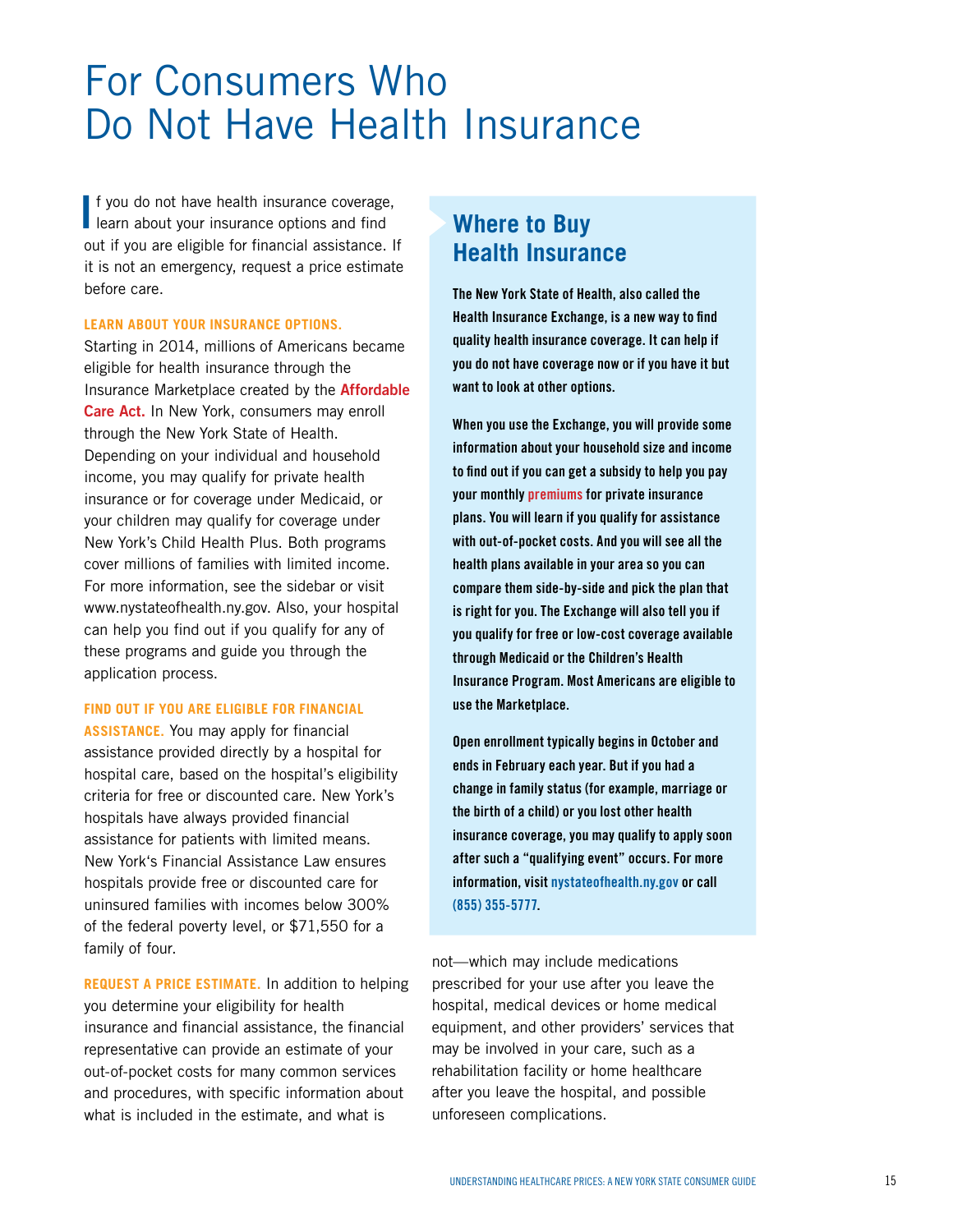# Improving Price Information

**H**ospital leaders want consumers to be able to access meaningful information so they can make informed choices. Healthcare pricing is complicated—we want to help you navigate this process and understand your options. HANYS and HANYS' members have been working to create tools, including this guide, to make it easier.

HANYS' members are working to ensure patients can find advanced estimates for care; information on the hospital's financial aid policy, with fast eligibility determination; and access to well-trained staff to help you navigate pricing especially if you are uninsured.

Patients should receive clear information and support on financial assistance options—fear of

a hospital bill should never get in the way of getting necessary healthcare. Hospital counselors help thousands of New Yorkers sign up for Medicaid or the New York State of Health annually.

HANYS is also working with regulators to improve the information displayed on state websites. We believe pricing information should be relevant, useful, accessible, easy to navigate, and explain how and why the price of patient care can vary—such as the facility's teaching status, labor market, government underpayment, etc.

Finally, remember price information should just be one of many factors considered when making decisions about care and health plans.

**Source: Based on the work of the HANYS Transparency Task Force.**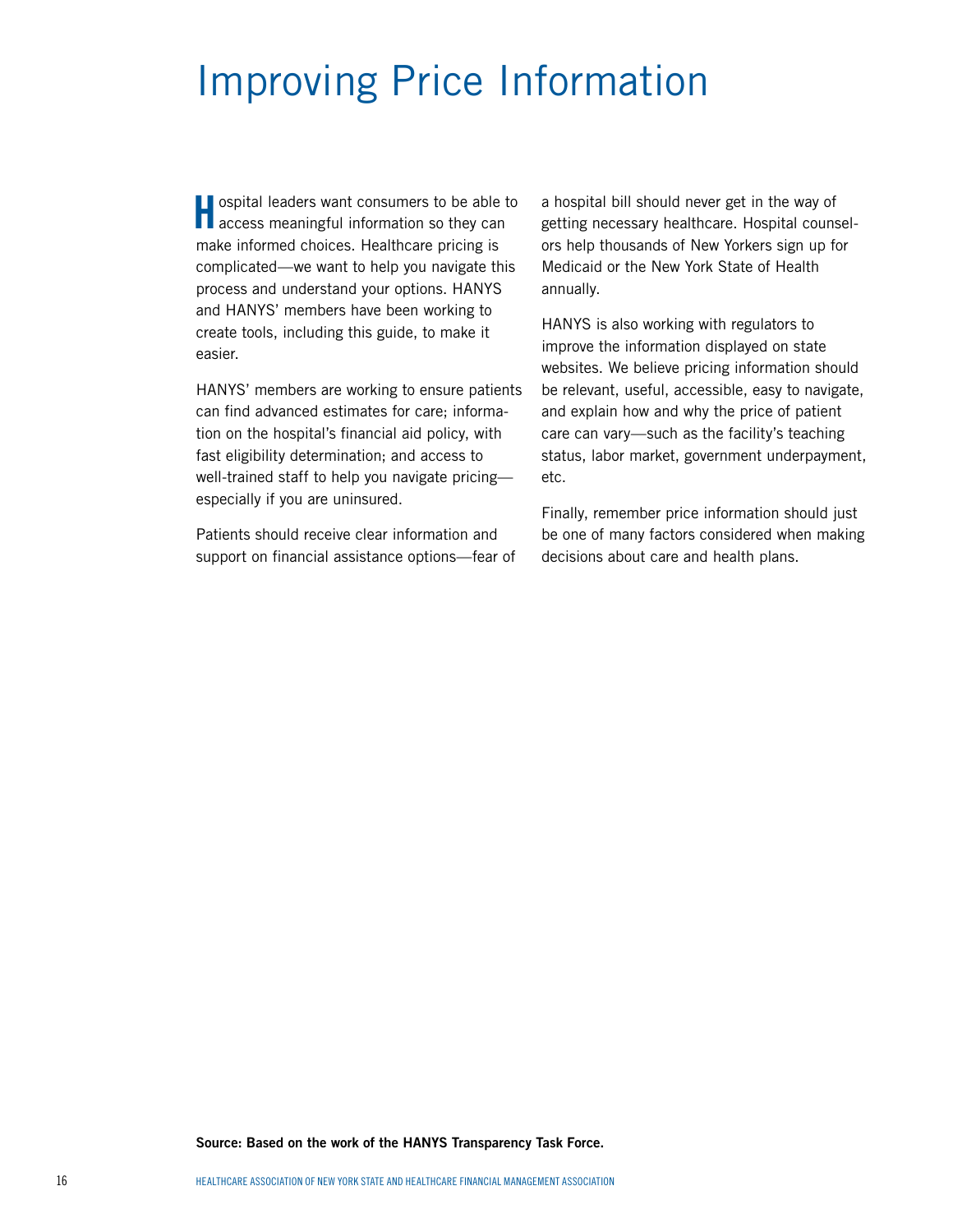### **Definitions**

**Affordable Care Act** The healthcare reform law—the Patient Protection and Affordable Care Act—enacted in March 2010.

**Allowed amount** Maximum amount on which insurance payment is based for covered healthcare services. This may be called "eligible expense," "payment allowance," or "negotiated rate." If your provider charges more than the allowed amount, you may have to pay the difference.

**Balance billing** When a provider bills you for the difference between the provider's charge and the allowed amount. For example, if the provider's charge is \$100 and the allowed amount is \$70, the provider may bill you for the remaining \$30. A network provider may not balance bill you for covered services.

#### **Children's Health Insurance Program (CHIP)**

Insurance program jointly funded by the state and federal government that provides health coverage to low-income children and, in some states, pregnant women in families who earn too much income to qualify for Medicaid but cannot afford to purchase private health insurance coverage.

**Co-insurance** Your percentage share of the costs of a covered healthcare service. This (for example, 20%) is based on the allowed amount for the service. You pay co-insurance plus any deductibles you owe. For example, if the health plan's allowed amount for an office visit is \$100 and you have met your deductible, your coinsurance payment of 20% would be \$20. The health insurance or plan pays the rest of the allowed amount.

**Contracted rate** The amount that health plans will pay to healthcare providers in their networks for services. These rates are negotiated and established in the plans' contracts with in-network providers.

**Copayment** A fixed amount (for example, \$15) you pay for a covered healthcare service, usually when you get the service. The amount can vary by the type of covered healthcare service.

**Cost sharing** This refers to the ways that health plan costs are shared between employers and employees. Generally, costs are shared through premium contributions and through payments for healthcare services, such as copayments, a fixed amount paid by the employees at the time they obtain services; co-insurance, a percent of the charge for services that is typically billed after services are received; or deductibles, a flat amount that the employees must pay before they are eligible for any benefits.

**CPT® code** Current Procedural Terminology (CPT) codes are numbers assigned to medical services and procedures. The codes are part of a uniform system maintained by the American Medical Association and used by medical providers, facilities, and insurers. Each code number is unique and refers to a written description of a specific medical service or procedure. CPT codes are often used on medical bills to identify the charge for each service and procedure billed by a provider to you and/or your health plan. Most CPT codes are very specific in nature. For example, the CPT code for a 15-minute office visit is different from the CPT code for a 30-minute office visit. You will see a CPT code on your Explanation of Benefits form. You can also ask your healthcare provider for the CPT code for a procedure or service you will undergo, or have already received. You may need these codes to receive accurate price estimates. CPT® is a registered trademark of the American Medical Association.

**Deductible** The amount you are expected to pay for healthcare services your health plan covers before the plan begins to pay. For example, if your deductible is \$1,000, your plan will not pay anything until you have met your \$1,000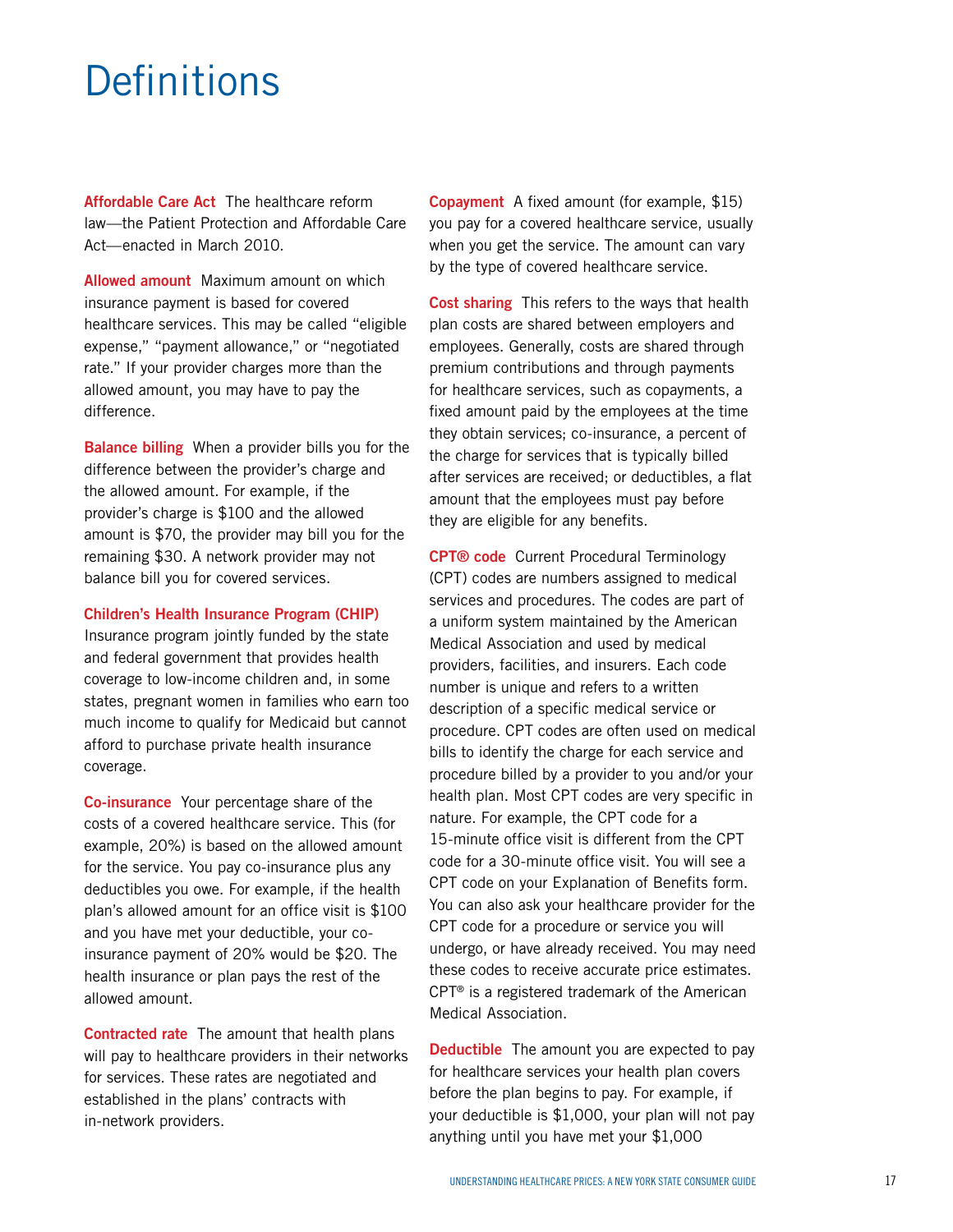#### **Definitions**

deductible for covered healthcare services subject to the deductible. The deductible may not apply to all services; for example, preventive services such as blood pressure screening.

**Elective surgery** If a surgery is not an emergency, it is considered an elective surgery.

**Exclusive provider organization (EPO)** A health plan where you can only use the doctors and hospitals within your network, with the exception of emergency care, and there are no out-ofnetwork benefits.

**Explanation of benefits (EOB)** A statement sent by your health plan after you receive healthcare services from a provider. For each service, it shows the amount charged by the provider, the plan's allowable charge, the plan's payment, and the amount you owe. It is not a bill.

**Flexible spending account (FSA)** An arrangement you set up through your employer to pay for many of your out-of-pocket medical expenses with tax-free dollars. These expenses include insurance copayments and deductibles, and qualified prescription drugs, insulin, and medical devices. You decide how much of your pre-tax wages you want taken out of your paycheck and put into an FSA. You do not have to pay taxes on this money. There is a limit on the amount you can put into an FSA each year. In 2015, contributions were limited to \$2,550 per year. Your employer may set a lower limit.

**Health insurance** A contract that requires your health insurer to pay some or all of your healthcare costs in exchange for a premium.

#### **Health maintenance organization (HMO)**

A health insurance plan that requires members to get referrals from their primary care doctor for many healthcare services and pre-authorization from the plan for certain services. In general, HMO members must use participating or

"in network" providers, except in an emergency. HMO members typically pay only a copayment and need not file claim forms for services they receive within the network.

**Health plan** The type of health insurance coverage you have, such as a health maintenance organization or a preferred provider organization. Also referred to as health insurance plan or health insurance.

#### **Health reimbursement account (HRA)**

An employer-funded group plan from which employees are reimbursed tax-free for qualified medical expenses, up to a certain amount per year. Unused amounts may be rolled over to be used in subsequent years. The employer funds and owns the account. HRAs are sometimes called health reimbursement arrangements.

**Health savings account (HSA)** A medical savings account available to taxpayers who are enrolled in a high-deductible health plan. The funds contributed to the account are not subject to federal income tax at the time of deposit. Funds must be used to pay for qualified medical expenses. Unlike an FSA, funds roll over year to year if you do not spend them.

**Healthcare provider** A doctor or other healthcare professional, hospital, or healthcare facility that is accredited, licensed, or certified to practice in their state, and is providing services within the scope of that accreditation, license, or certification.

**High-deductible health plan (HDHP)** A plan that features higher deductibles than traditional insurance plans. High-deductible health plans can be combined with special savings accounts such as health savings accounts or health reimbursement arrangements to allow you to pay for qualified out-of-pocket medical expenses on a pre-tax basis.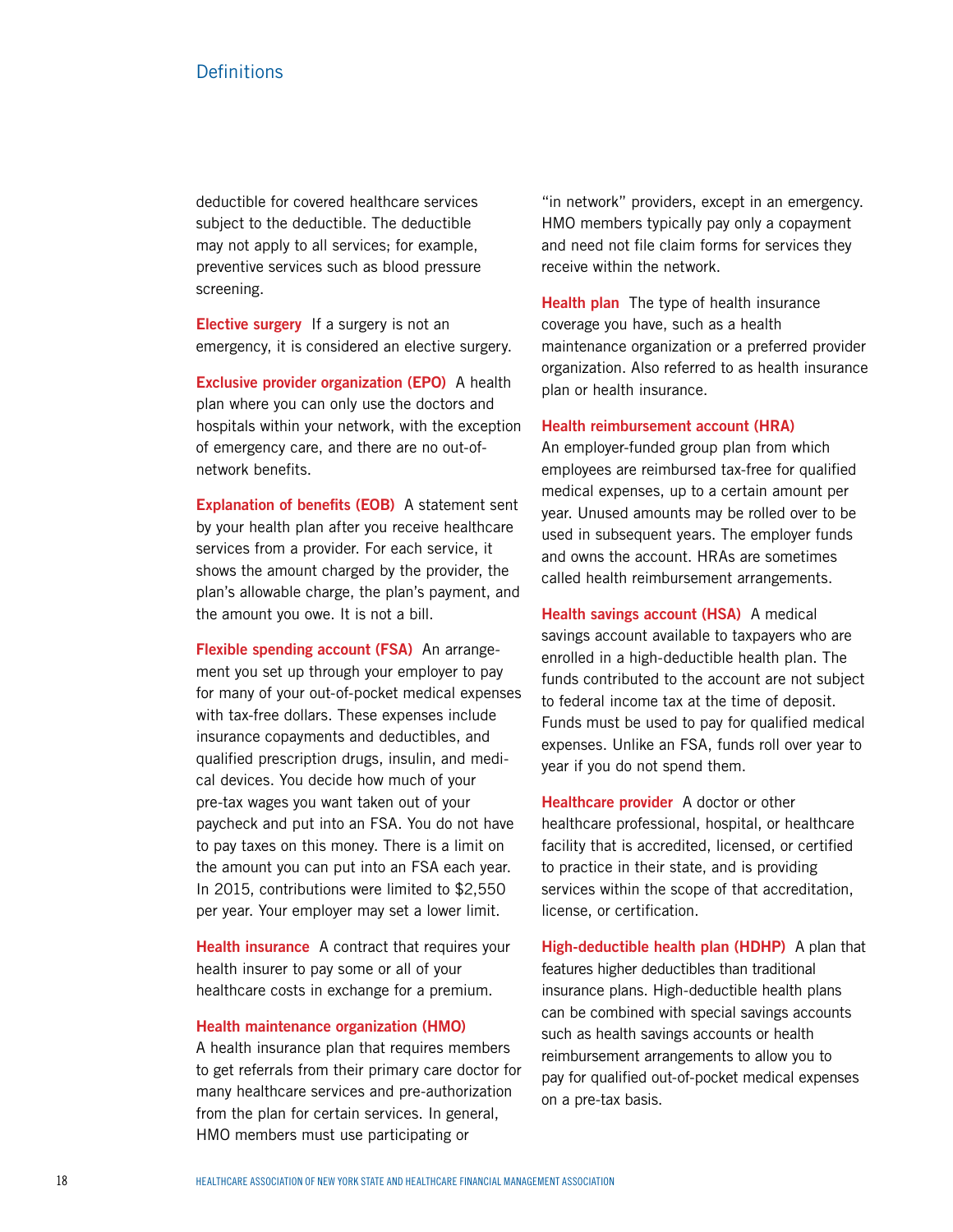#### **Definitions**

**ICD-9 or ICD-10 codes** The official system of assigning codes to medical diagnoses in the United States. By using these codes, healthcare professionals anywhere in the country can have a shared understanding of a patient's diagnosis.

**Insurance marketplace** A resource where individuals, families, and small businesses can: learn about their health coverage options; compare health plans based on costs, benefits, and other important features; choose a plan; and enroll in coverage. The insurance marketplace, also known as an exchange, also provides information on programs that help people with low to moderate income and resources pay for coverage. Visit healthcare.gov for more information.

**Network** The hospitals and other healthcare facilities, providers, and suppliers your health plan has contracted with to provide healthcare services.

**Noncovered services** Medical services that are not included in your plan. If you receive noncovered services, your health plan will not reimburse for those services, your provider will bill you, and you will be responsible for the full cost. You will need to consult with your health plan, but generally payments you make for these services do not count toward your deductible. Make sure you know what services are covered before you visit your doctor.

**Out-of-pocket healthcare cost** Your expenses for medical care that are not reimbursed by insurance. Out-of-pocket costs include deductibles, co-insurance, and copayments for covered services plus all costs for services that are not covered.

**Out-of-pocket maximum** The limit on the total amount a health insurance company requires a member to pay in deductible and co-insurance in a year. After reaching an out-of-pocket maximum, a member no longer pays coinsurance because the plan will begin to pay 100% of medical expenses. This only applies to covered services. Members are still responsible for services that are not covered by the plan even if they have reached the out-of-pocket maximum for covered expenses. Members also continue to pay their monthly premiums to maintain their health insurance policies.

**Point-of-service plan (POS)** A type of plan in which you pay less if you use doctors, hospitals, and other healthcare providers that belong to the plan's network. POS plans also require you to get a referral from your primary care doctor in order to see a specialist.

**Preferred provider organization (PPO)** A type of health plan that contracts with healthcare providers, such as hospitals and doctors, to create a network of participating providers. You pay less if you use providers that belong to the plan's network. You can use doctors, hospitals, and providers outside of the network for an additional cost.

**Premium** The amount that must be paid for your health insurance plan. You and/or your employer usually pay it monthly, quarterly, or yearly.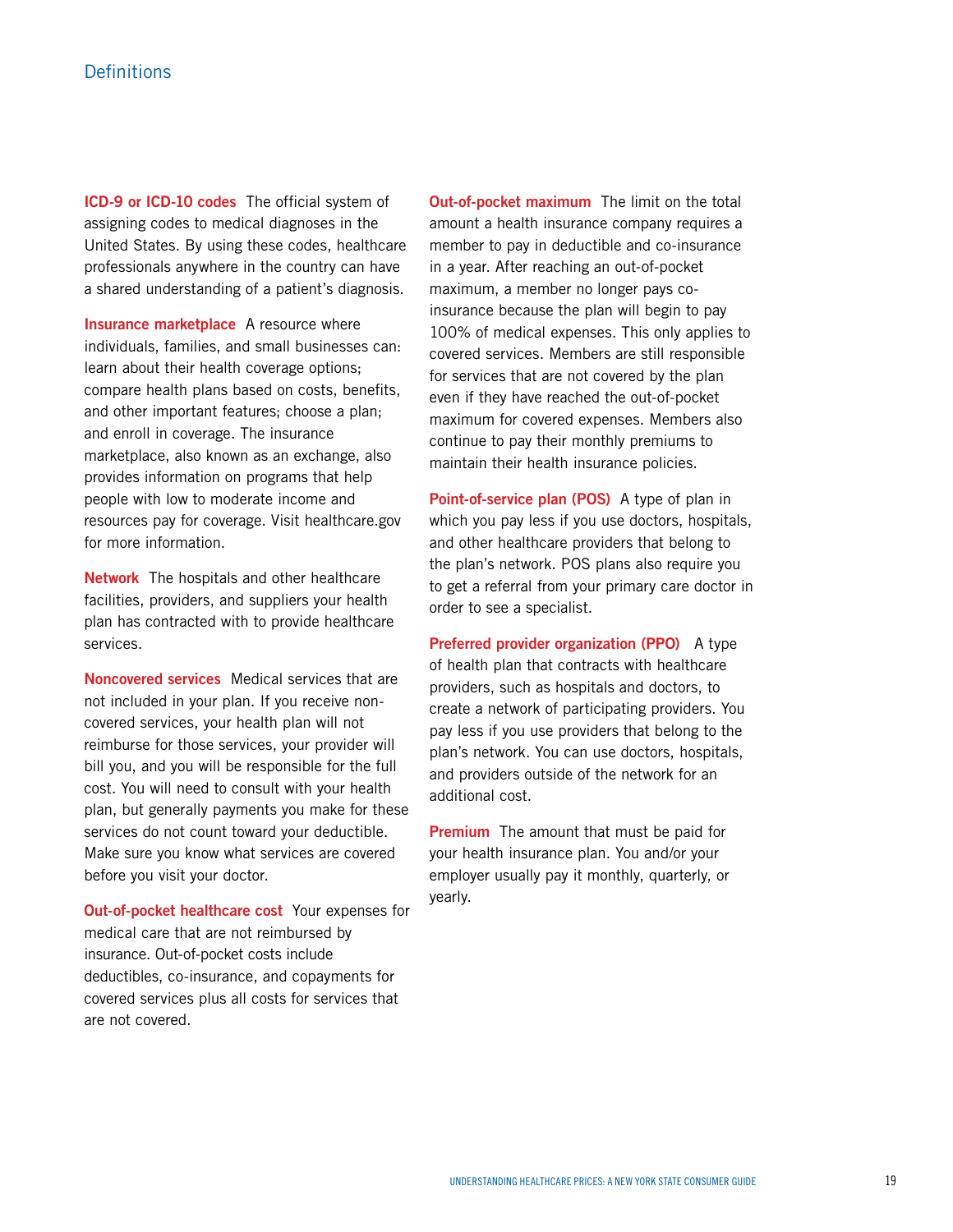### For More Information

*New York State Department of Health*. www.health.ny.gov

*New York State of Health*. New York's health insurance exchange marketplace. www.nystateofhealth.ny.gov

*Department of Financial Services*. The New York State agency that provides a consumer guide to health insurance and health plan information. www.dfs.ny.gov

*Choosing Wisely*. Offers lists of questions you and your doctor can use to make decisions about tests and procedures for a wide variety of healthcare situations. www.choosingwisely.org

*New York State Health Insurance Assistance Program (SHIP)*. This website provides information on New York's SHIP and Health Insurance Information, Counseling, and Assistance program that helps Medicare beneficiaries with health insurance questions. www.aging.ny.gov/HealthBenefits/Index.cfm

*FH Reimbursement 101*. A series of online informational guides designed to help consumers better understand the healthcare system and how to use it. Developed by FAIR Health®, Inc. www.fairhealth.org

*Healthcare.gov*. The federal government's resource for learning about and enrolling in health insurance plans available through the insurance marketplace.

New York State Health Profiles. Department of Health's website including data on patient outcomes and quality indicators for healthcare facilities. profiles.health.ny.gov/hospital

*Hospital Compare*. This federal government website has information about the quality of care at over 4,000 Medicare-certified hospitals across the country. medicare.gov/hospitalcompare

*INQUIREhealthcare*. An online resource developed by the Healthcare Incentives Improvement Institute to provide healthcare quality, cost, and safety information to consumers. www.inquirehealthcare.org

*MyMedicare.gov.* Medicare's free, secure online service for accessing personalized information about your Medicare benefits and services.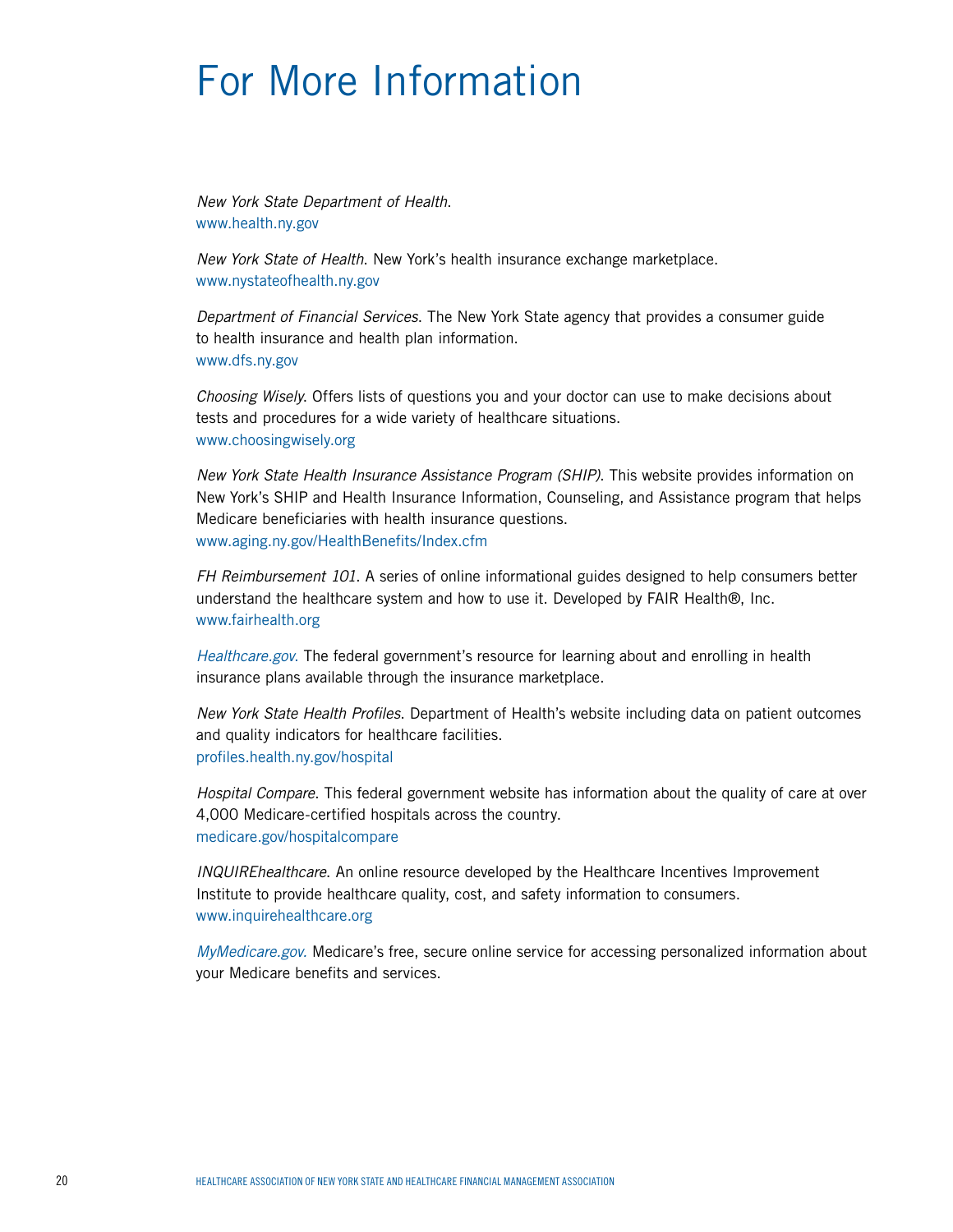# New York State Insurance Providers

*Aetna Health Inc.* www.aetna.com Affinity Health Plan www.affinityplan.org

*AlphaCare of New York, Inc.*

www.alphacare.com

*AMERIGROUP New York, LLC* www.amerigroup.com

*Amida Care, Inc.* www.amidacareny.org

*Easy Choice Health Plan* www.easychoicehealthplan.com

*Capital District Physicians Health Plan* www.cdphp.com

*Care Improvement Plus*  www.careimprovementplus.com

*Catholic Special Needs Plan, LLC* www.archcare.org

*Center Care, Inc.* www.centercare.com *CIGNA Health and Life Insurance Company* www.cigna.com

*Community Blue* www.bcbswny.com

*Cuatro, LLC* www.cuatrobenefits.com

*Elderplan, Inc.* www.elderplan.org

*EmblemHealth* www.emblemhealth.com

*Empire HealthChoice* www.empireblue.com

*Essence Healthcare of New York, Inc.* www.essencehealthcare.com

*Excellus Health Plan* www.excellusbcbs.com

*Freelancers Insurance Company, Inc.* www.freelancersinsuranceco.com

*Health Net Insurance of New York, Inc.* www.healthnet.com

*Health Plus Prepaid Health Services Plan, Inc.* healthplus.amerigroup.com

*Health Republic Insurance of New York* www.healthrepublicny.org

*HealthFirst* www.healthfirst.org

*Health Now New York, Inc.* www.healthnowny.com

*HealthSpring Life & Health Insurance Company, Inc.* www.healthspring.com

*HHH Choices Health Plan, LLC* www.healthfirst.org

*Hudson Health Plan* www.hudsonhealthplan.org

*Humana* www.humana.com

*Independent Health* www.independenthealth.com

*Liberty Health Advantage, Inc.* www.lhany.com

*MedAmerica Insurance Company of New York* www.medamericaltc.com

*MetroPlus Health Plan, Inc.* www.metroplus.org

*MVP Health Plan, Inc.* mvphealthcare.com

*Neighborhood Health Providers* www.getnhp.com

*New York State Catholic Health Plans, Inc.* www.fideliscare.org

*North Shore-LIJ CareConnect Insurance Company, Inc.* www.nslijcareconnect.com

*Northwestern Long Term Care Insurance Company* www.northwesternmutual.com

*Oscar Insurance Corporation* www.hioscar.com

*Oxford Health Insurance, Inc.* www.oxfordhealth.com

*Quality Health Plans of New York, Inc.* www.qualityhealthplansny.com

*SCHC Total Care, Inc.* www.totalcareny.com

*Senior Whole Health of New York, Inc.* www.seniorwholehealth.com

*Sierra Health and Life Insurance Company, Inc.* www.sierrahealthandlife.com

*Touchstone Health HMO, Inc.* www.touchstoneh.com

*Tufts Insurance Company* www.tufts-health.com

*UnitedHealthcare* www.uhc.com

*Univera Community Health, Inc.* www.univeracommunityhealth.org

*Wellcare of New York, Inc.* www.wellcare.com